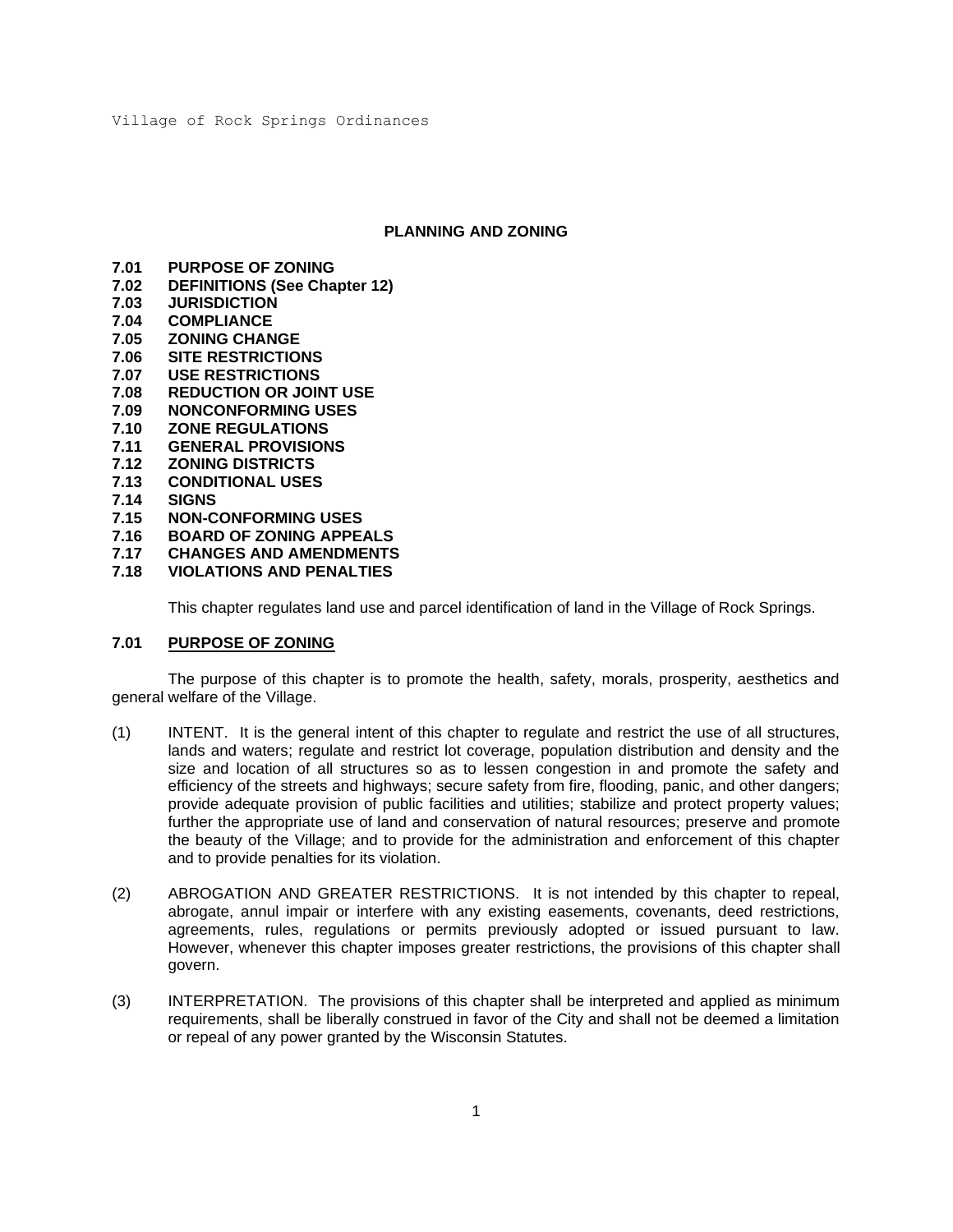### **7.02 DEFINITIONS**

- (1) ACCESSORY USE OR STRUCTURE. A use of detached structure subordinate to the principal use of structure, land or water and located on the same lot or parcel serving a purpose customarily incidental to the principal use or the principal structure. When an accessory building is a part of the main building or is substantially attached thereto, the side yard and rear yard requirements of the main building shall be applied to the accessory building.
- (2) ALLEY. A special public right of way affording only secondary access to abutting properties, said right of way being less than twenty-one (21) feet wide.
- (3) AUTOMOBILE SERVICE STATION. A building or place of business where gasoline, oil and gases, batteries, tire and automobile accessories are supplied and dispensed directly to the motor vehicle trade at retail and where minor repair service is rendered.
- (4) BASEMENT. That portion of any structure located partly below the average adjoining lot grade which if occupied as living quarters, shall be counted a story for purposes of height measurements.
- (5) BED AND BREAKFAST ESTABLISHMENT. A building that provides four (4) or fewer sleeping rooms for temporary occupancy for compensation by transient guests who are traveling for business or pleasure and is the owner=s personal residence and is occupied by the owner at the time of the rental.
- 6) BOARDINGHOUSE. A building other than a hotel or restaurant where meals or lodging are regularly furnished by prearrangement for compensation for three (3) or more persons not members of a family, but not exceeding twelve (12) persons and not open to transient customers.
- (7) BUILDING. Any structure used, designed or intended for protection, shelter, enclosure or support of persons, animals or property. When a building is divided into separate parts by un-pierced walls extending from the ground up, each part shall be deemed a separate building.
- (8) BUILDING AREA. The total living area bounded by the exterior walls of a building at the floor levels, but not including basement, utility rooms, garages, porches, breezeways and unfinished attics.
- (9) CLOTHING REPAIR SHOPS. Shops where clothing is repaired, such as shoe repair shops, seamstresses, tailor shops, shoe shine shops and clothes pressing shops, but non employing over five (5) persons.
- (10) CLOTHING STORES. Retail stores where clothing is sold, such as department stores, dry goods and shoe stores and dress, hosiery and millinery shops.
- (11) CORNER LOT. A lot abutting two (2) or more streets at their intersection provided that the corner of such intersection shall have an angle of 135 or less, measured on the lot side.
- (12) DEVELOPMENT. Any man-made change to improved or unimproved real estate, including, but not limited to, construction of or additions or substantial improvements to buildings, other structures, accessory uses, the placement or mobile homes, mining dredging, filling, grading, paving, excavation or drilling operations, deposition of materials.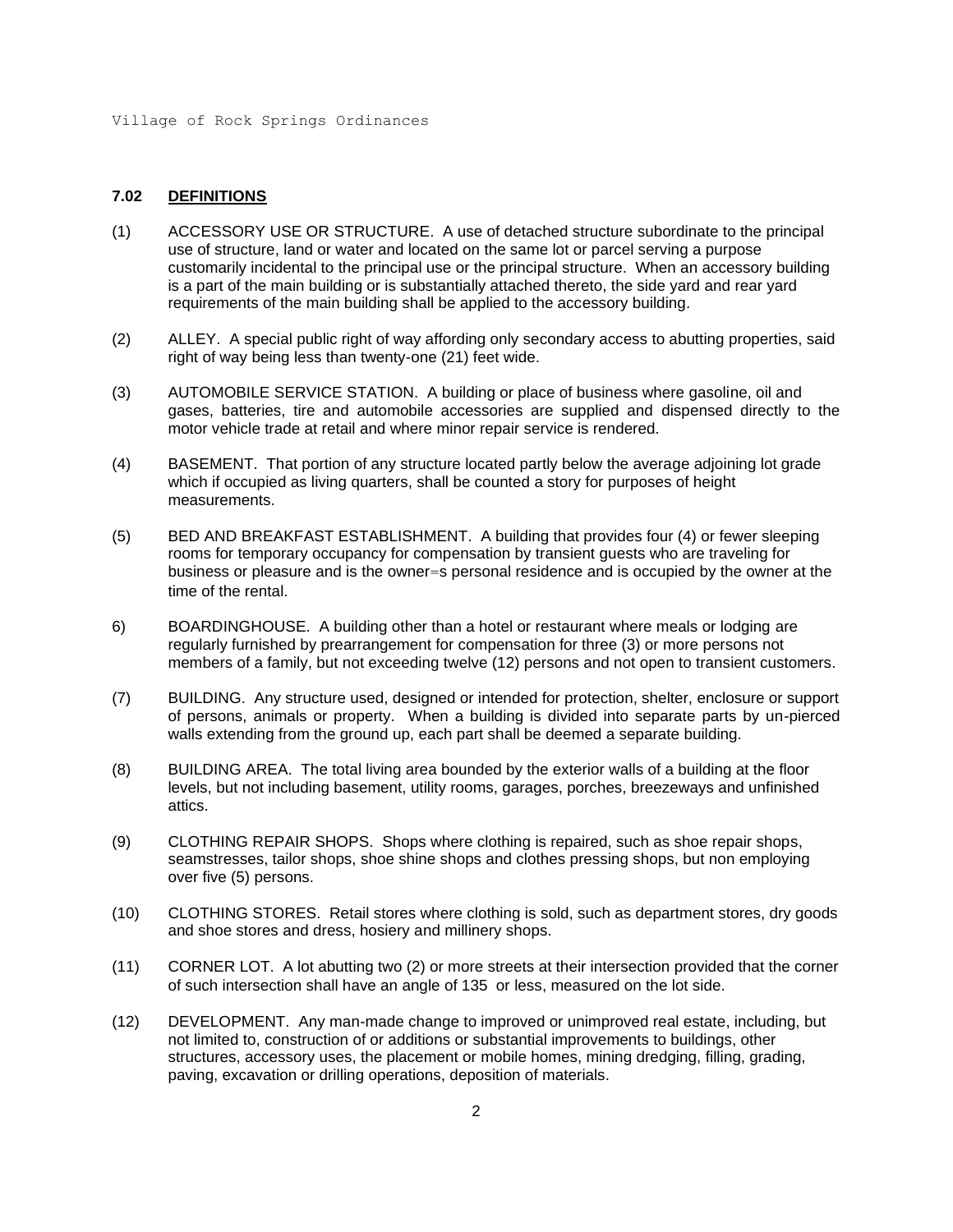- (13) DWELLING, ONE-FAMILY. A detached residence designed for or occupied by one family only.
- (14) DWELLING, TWO-FAMILY. A residence designed for or occupied by two (2) families only, with separate housekeeping and cooking facilities for each.
- (15) DWELLING, MULTIPLE-FAMILY. A residence designed for or occupied by three (3) or more families with separate housekeeping and cooking facilities for each, including row houses, apartment houses and apartment hotels.
- (16) EMERGENCY SHELTER. Public or private enclosures designed to protect people from aerial, radiological, biological or chemical warfare or fire, flood, windstorm, riots and invasions.
- (17) ESSENTIAL SERVICES. Services provided by public and private utilities necessary for the exercise of the principal use or service of the principal structure. These services include underground, surface, or overhead gas, electrical, steam, water, sanitary sewage, storm water drainage, communication systems, and accessories thereto such as poles, towers, wires, mains, drains, vaults, culverts laterals, sewers, pipes, catch basins, water storage tanks, conduits, cables, fire alarm boxes, police call boxes, traffic signals, pumps, lift stations and hydrants, but not ncluding buildings.
- (18) FAMILY. Any number of persons related by blood, adoption or marriage, or not more than two (2) unrelated persons, living together in one dwelling as a single housekeeping entity. (Any number of individuals customarily living together as a single household unit or complete domestic establishment.)
- (19) FENCE. A structure providing enclosure or serving as a barrier but not protecting against the elements.
- (20) FRONTAGE. All property abutting on one side of a street between two (2) intersecting streets or all of the property abutting on one side of a street between an intersecting street and thedead end of a street.
- (21) FRONT YARD. The smallest dimension of a lot abutting a public street measured along a street line.
- (22) GARAGE. A building or space for the storage, service or sale of automotive vehicles.
	- (A) Private. A garage with a capacity for not more than two (2) automotive vehicles for storage only, in which space for not more than one (1) vehicle may be rented to persons not occupants of the premises. Only one (1) commercial vehicle of not over two and one half (2  $\frac{1}{2}$ ) tons capacity may be stored in a private garage. A private garage may exceed a two (2) vehicle capacity provided that the area of the lot on which such private garage is located shall be not less then three thousand (3000) square feet for each vehicle stored.
	- (B) Public. A garage other than a private garage used for the housing or care of automotive vehicles or where such vehicles are equipped for operation, serviced or kept for remuneration, hire or sale.
	- (C) Storage. A garage other than a private garage used exclusively for the storage of automotive vehicles and where no service or repair facility is maintained.
- (23) HEIGHT OF BUILDING. The vertical distance from the mean elevation of the finished grade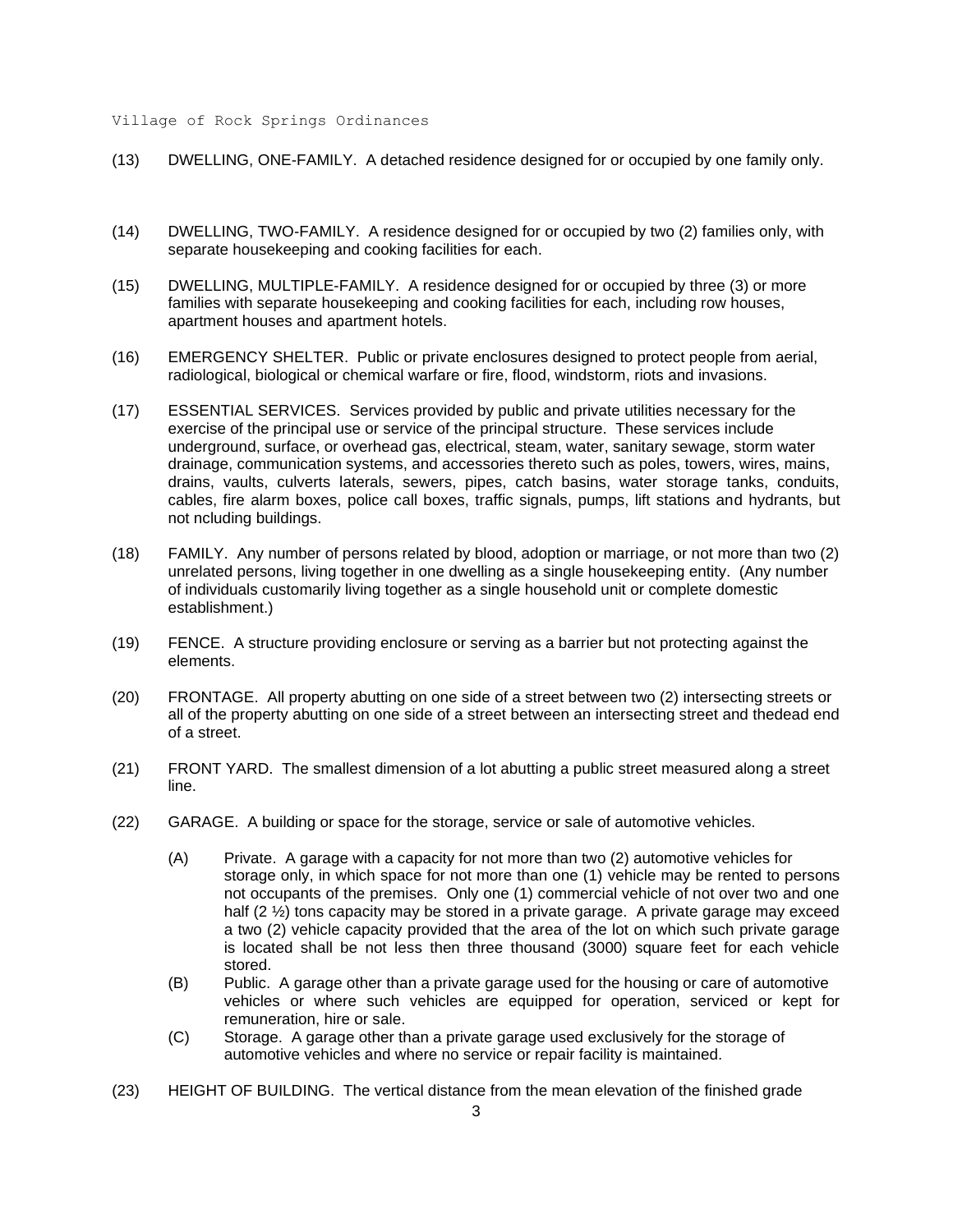along the front of the building to highest point of a flat roof, the deck line of a mansard roof, or the mean height level between eaves and ridge for gable, hip and gambrel roofs, but not including church spires, belfries, cupolas, domes, monuments, water towers, chimneys, smokestacks, flag poles, radio and television towers, masts and aerials, or parapet walls.

- (24) HOME OCCUPATION. Any occupation for gain or support conducted within buildings by resident occupants which is incidental to the principal use of the premises, does not exceed twenty-five percent (25%) of the area of any floor, and no stock in trade is kept or sold except that made on the premises, and that no sign other than one name plate not more than four (4) square feet in area is installed. A household occupation includes uses such as baby sitting, millinery, dressmaking, canning, laundering and crafts, but does not include the display of any goods nor such occupations as barbering, beauty shops, dance schools, real estate brokerage or photographic studios.
- (25) HOTEL. A building in which there are more than five (5) sleeping rooms designed for occupancy as the temporary residence of transient guests for compensation, who are lodged with or without meals, and in which no provision is made for cooking in any individual room or suite.
- (26) JUNK YARD. An area consisting of buildings, structures or premises where junk, waste, discarded or salvage materials are bought, sold, exchanged, stored, baled, packed, disassembled or handled, including automobile wrecking yards, house wrecking and structural steel materials and equipment yards, but not including the purchase or storage of used furniture and household equipment or used cars in operational condition. Storage of three (3) or more unlicensed vehicles on the same premises shall be evidence of operation of a junk or salvage yard.
- (27) LARGE ANIMAL RESCUE FACILITY. A not for profit business licensed by the United States Department of Agriculture, which provides care for large animals such as lions, tigers and leopards formerly owned by exhibitions, zoos and individuals.
- (28) LOADING AREA. A completely off-street space or berth on the same or of the loading or unloading of freight carriers having adequate ingress and egress to a public street or alley.
- (29) LODGING HOUSE. A building other than a hotel where lodging only is provided for compensation to three (3) or more persons.
- (30) LOT. A parcel of land having frontage on a public street, occupied or intended to be occupied by a principal structure or use and sufficient in size to meet the area and other open space provisions of this chapter.
- (31) LOT, CORNER. A lot situated at a jurisdiction of two (2) or more streets, and having a width not greater than seventy five (75) feet and a depth not greater than one hundred fifty (150) feet.
- (32) LOT, DEPTH OF. The mean horizontal distance between the front and rear lines.
- (33) LOT, INTERIOR. A lot other than a corner lot.
- (34) LOT, THROUGH. An interior lot having frontage on two (2) non-intersecting streets.
- (35) LOT LINES AND AREA. The peripheral boundaries of a parcel of land and the total area lying within such boundaries.
- (36) LOT WIDTH. The width of a parcel of land measured at the building setback line.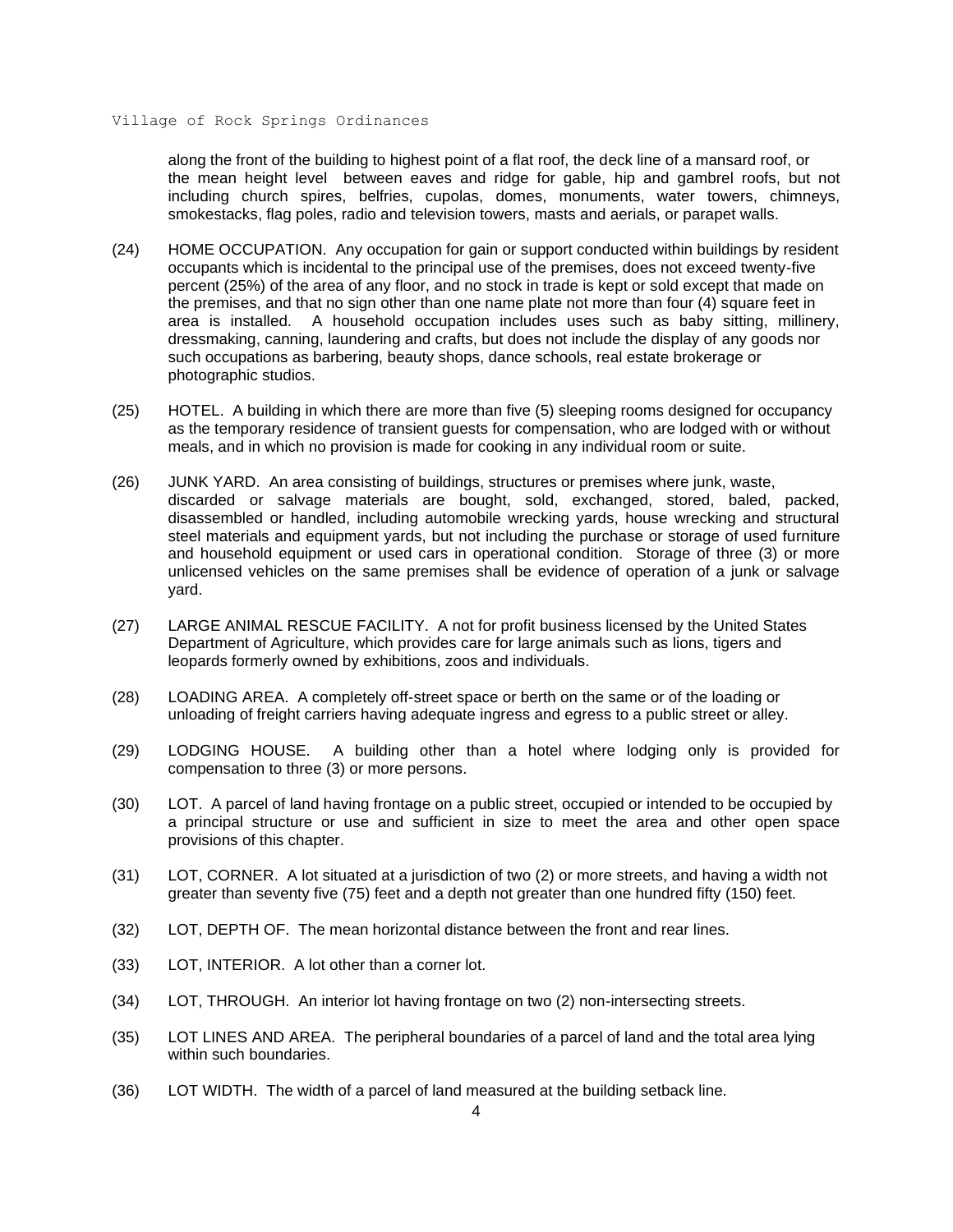- (37) MOBILE HOMES. All mobile units intended for occupancy as a year-round permanent residence and so placed as to be permanently affixed to the site upon a foundation.
- (38) MOTEL. A series of attached, semi-attached or detached sleeping units for the accommodation of three (3) or more transient guests.
- (39) MUNICIPAL LIMITS: Village boundaries.
- (40) NONCONFORMING USES OR STRUCTURES. Any structure, land or water, lawfully used, occupied or erected at the time of the effective date of this chapter or amendments thereto which does not conform to the regulations of this chapter or amendments thereto. Any such structure conforming in respect to use but not in respect to frontage, width, height, area, yard, parking, loading or distance requirements shall be considered a nonconforming structure and not a nonconforming use.
- (41) OCCUPIED. Already occupied or intended, designed or arranged to be used or occupied.
- (42) PARKING LOT. A structure or premises containing ten (10) or more parking spaces open to the public for rent or a fee.
- (43) PARKING SPACE. A graded or surfaced area of not less than one hundred eighty (180) square feet, either enclosed or open, for the parking of a motor vehicle, having adequate ingress and egress to a public street or alley.
- (44) PARTIES IN INTEREST. Includes all abutting property owners, all property owners within one hundred (100) feet and all property owners of opposite frontages.
- (45) PLANNED DEVELOPMENT GROUP. A group of three (3) or more principal buildings designed to be maintained and operated as a unit in single ownership or control and which has certain facilities in common such as yards, open spaces, recreation areas, garages and parking areas.
- (46) PROFESSIONAL HOME OFFICE. A residence of a clergyman, architect, landscape architect, professional engineer, registered land surveyor, lawyer, artist, teacher, author, musician or persons in other recognized professions used to conduct their professions where the office does not exceed twenty-five percent (25%) of the area of any one floor of the residence and no more than one nonresident person is employed. Only one name plate not exceeding four (4) square feet in area containing the name and profession of the occupant shall be exhibited.
- (47) REAR YARD. A yard extending across the full width of the lot, the depth of which shall be the minimum horizontal distance between the rear lot line and a line parallel thereto through the nearest point on the principal structure. This yard shall be opposite the street yard or one of the street yards on a corner lot.
- (48) SETBACK. The minimum horizontal distance between the street line and the nearest point of a building or any projection thereof, excluding uncovered steps.
- (49) SIDE YARD. A yard extending from the street yard to the rear yard of the lot, the width of which shall be the minimum horizontal distance between the side lot line and a line parallel thereto through the nearest point of the principal structure.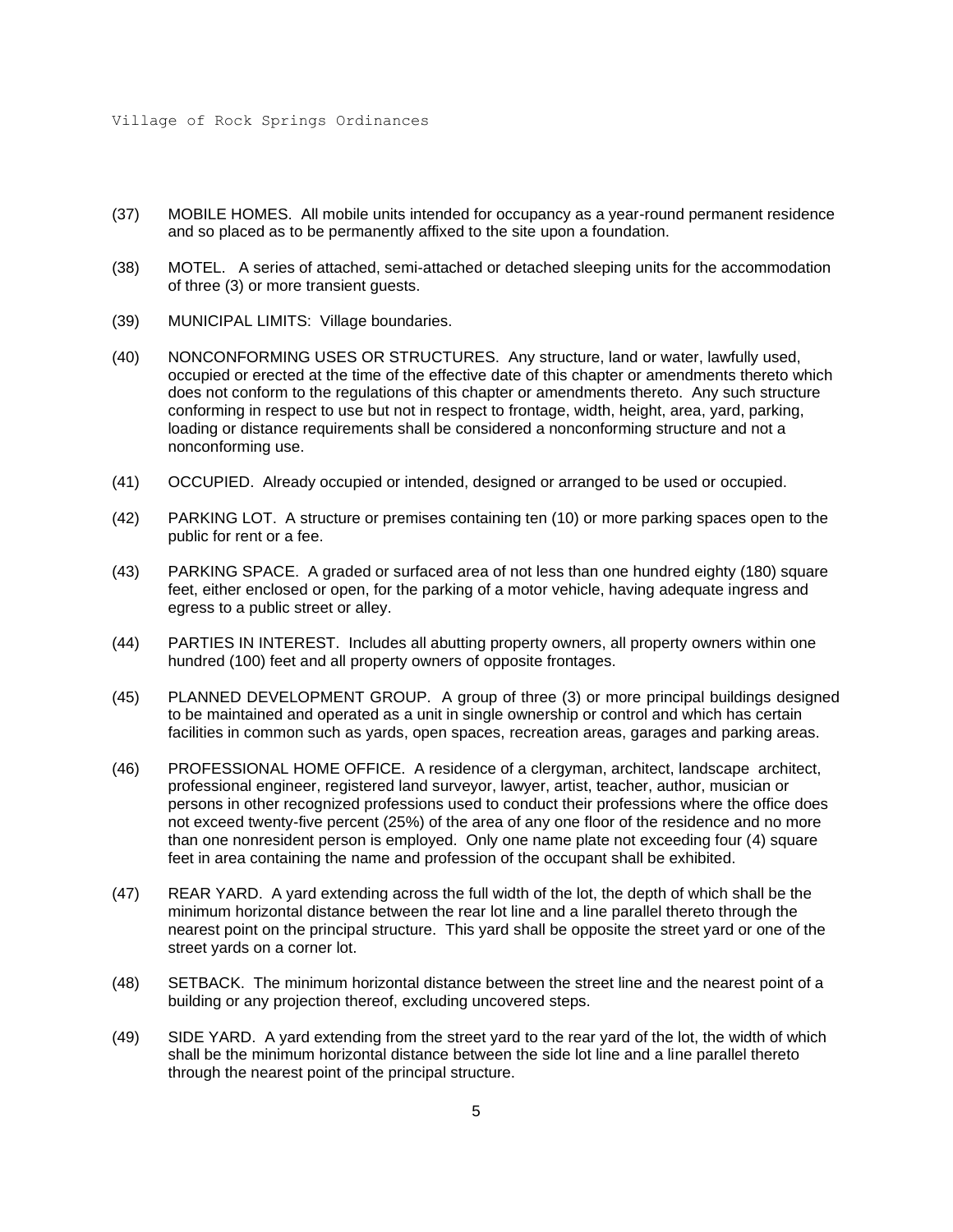(50) SIGNS. Any words, letters, figures, numerals, phrases, sentences, emblems, devices, designs, trade names or trade marks by which anything is made known and which are used to advertise or

promote an individual, firm, association, corporation, profession, business, commodity or product, and which is visible from any street or highway.

- (51) STORY. That portion of a building included between the surface of a floor and surface of the floor next above it or, if there be no floor above it, then the space between the floor and ceiling above it. A basement or cellar having one-half (2) or more of its height above grade shall be deemed a story for purposes of height regulation.
- (52) STORY, HALF. The space under any roof except a flat roof which if occupied for residential purposes, shall be counted as a full story.
- (53) STREET. All property dedicated or intended for public or private street purposes or subject to public easements therefor and twenty-one (21) feet or more in width providing access to abutting properties.
- (54) STREET LINE. A dividing line between a lot, tract or parcel of land and a contiguous street.
- (55) STREET YARD. A yard extending across the full width of the lot, the depth of which shall be minimum horizontal distance between the existing or proposed street or highway line and a line parallel thereto through the nearest point of the principal structure. Corner lots shall have two (2) such yards.
- (56) STRUCTURAL ALTERATIONS. Any change in the supporting members of a structure such as foundation, bearing walls, columns, beams or girders.
- (57) STRUCTURE. Any erection of construction such as buildings, towers, masts, poles, booms, signs, decorations, carports, machinery and equipment which requires a more or less permanent location on or in the ground.
- (58) SUBSTANTIAL IMPROVEMENT. Any repair, reconstruction or improvement of a structure, the cost of which equals or exceeds fifty percent (50%) of the present equalized assessed value of the structure either before the improvement or repair is started, or if the structure has been damaged and is being restored, before the damage occurred. The term does not, however, include either of the following:
	- (A) Any project for improvement of a structure to comply with existing state or local health, sanitary or safety code specifications which are solely necessary to assure safe living conditions; or,
	- (B) Any alteration of a structure or side documented as deserving preservation by the Wisconsin State Historical Society or listed on the National Register of Historic Places.
	- (C) Ordinary repairs are not considered structural repairs, modifications or additions; such maintenance repairs include internal and external painting, decorating, paneling and the replacement of doors, windows and other nonstructural components.
- (59) TEMPORARY STRUCTURE. A moveable structure not designed for permanent human occupancy for the purpose that would commonly be expected to be relatively short term.
- (60) TRAILERS. Units, including camp trailers, intended for temporary occupancy and not affixed to the ground.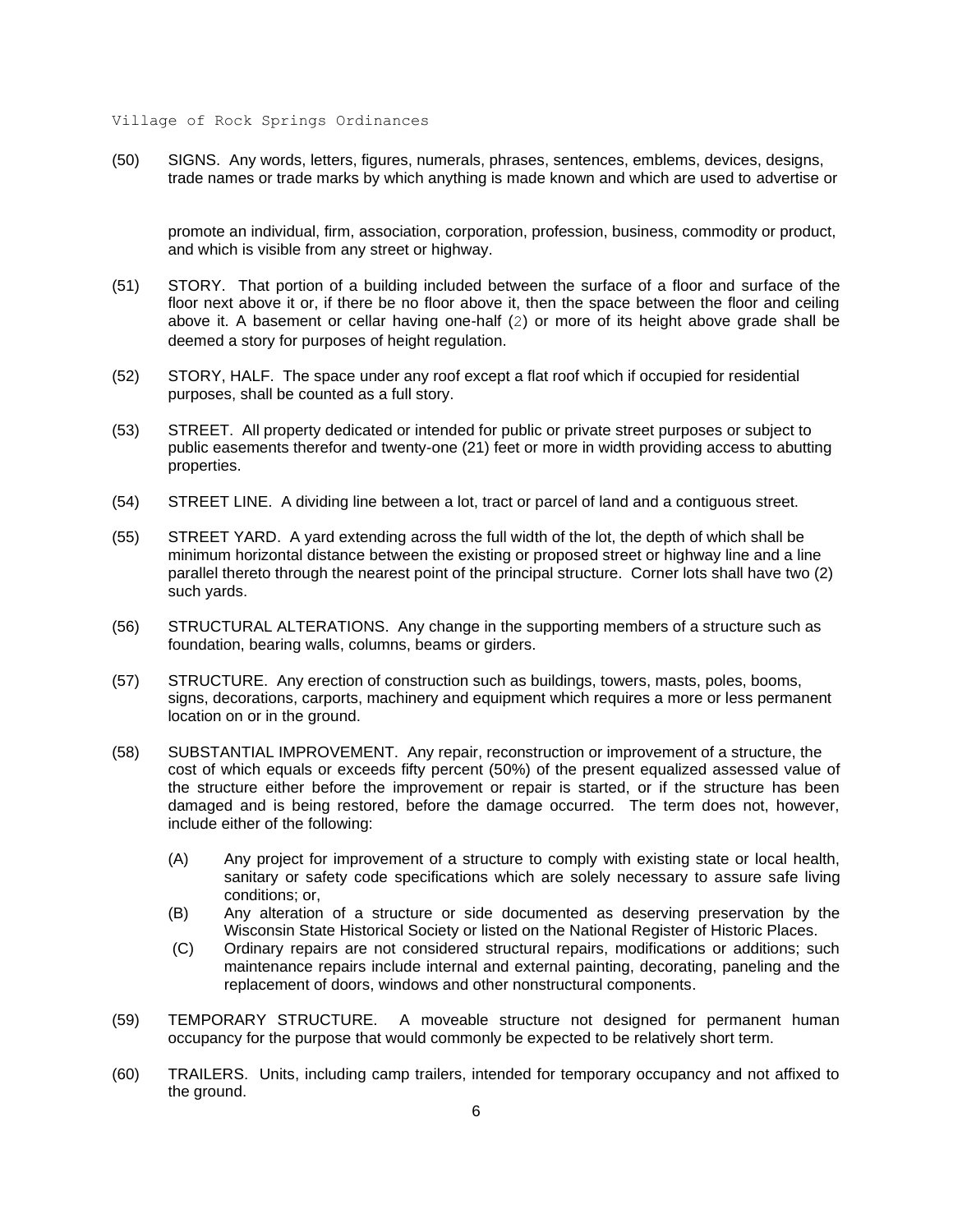- (61) UTILITIES. Any public or private water supply or waste collection and/or disposal system, including, but not limited to septic systems, private and public wells and their attendant facilities, public sewage collection systems, and treatment facilities.
- (62) VISION CLEARANCE. An unoccupied triangular space at the street corner or a corner lot which is bounded by the street lines and a setback line connecting points specified by measurements for the same lot with a building, unoccupied at the corner of each line.
- (63) YARD. An open space on the same lot with a building unoccupied and unobstructed from the ground upward except as otherwise provided herein.
- (64) TOURIST CAMP. Any lot parcel or tract of land upon which are or may be located two (2) or more camp cabins, automobile trailers, house cars, or tent houses used as living or sleeping quarters for or without a fee.
- (65) Zero lot line lot. A lot created with no side yard setback on one side of the lot to create a shared building envelope between the two lots. This shared building envelope shall only be used to build or divide a duplex where the common wall between the two units is built, or determined to be, the common boundary line to create two separate attached single-family dwelling units.

#### **7.03 JURISDICTION**

The jurisdiction of this chapter shall include all lands and waters within the boundaries of the Village.

#### **7.04 COMPLIANCE**

No structure, land or water shall hereafter be used and no structure or part thereof shall hereafter be located, erected, moved, reconstructed, extended, enlarged, converted or structurally altered without full compliance with the provisions of this chapter and all other applicable local, County and State regulations.

#### **7.05 ZONING CHANGE**

Applications for a zoning change shall be made in duplicate to the Village Board and shall include the following, where applicable:

- (1) Names and addresses of the applicant, the owner of the site, the architect, the professional engineer or the contractor.
- (2) Description of the subject site by lot, block and recorded subdivision or by metes and bounds; address of the subject site; type of structure; existing site and proposed operation or use of the structure including number of employees; and the zoning district within which the subject site lies.
- (3) Plat of survey prepared by a registered land surveyor showing the location, boundaries, dimensions, elevations, uses, and size of the subject site, the existing and proposed easements, streets or other public ways, off-street parking, loading areas, driveways, existing highway access restrictions, existing and proposed street, side and rear yards. In addition, the plat of the survey shall show the location, elevation and use of any abutting lands and their structures within 40 feet of the subject site and the location of existing sewer and water lines. Additional information as may be required by the appropriate body of the community.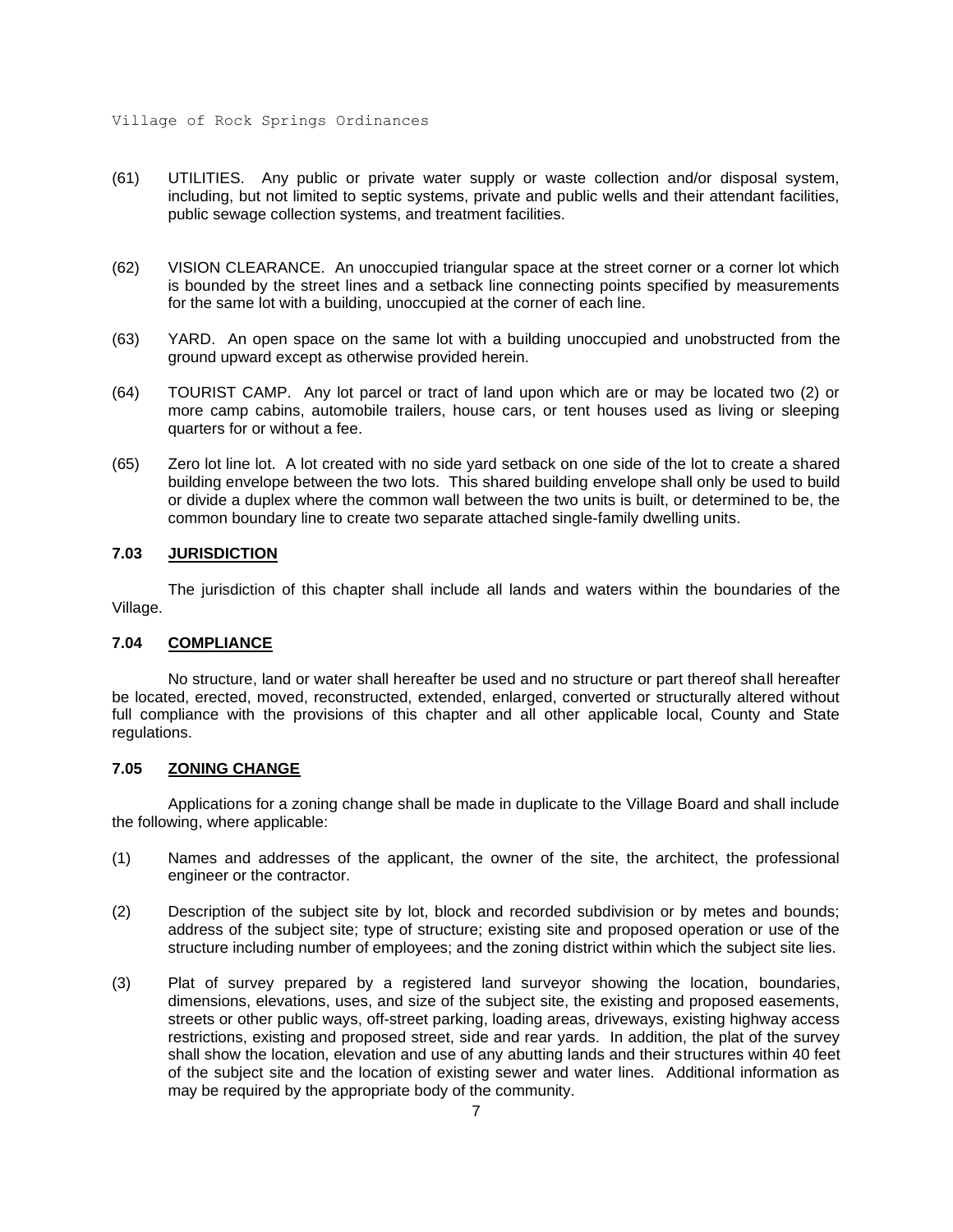- (4) Proposed sewage disposal plan if municipal sewerage service is not available. This plan shall be approved by an appropriate professionally licensed authority who shall certify in writing that satisfactory, adequate and safe sewage disposal is possible on the site as proposed by the plan in accordance with applicable local, County and State Board of Health regulations.
- (5) Proposed water supply plan if municipal water service is not available. This plat shall be approved by an appropriate professionally licensed authority who shall certify, in writing, that an adequate and safe supply of water will be provided.

### **7.06 SITE RESTRICTIONS**

- (1) No land shall be used or structure erected where the land is held unsuitable for such use or structure by the Village Board by reason of flooding, concentrated runoff, inadequate drainage, adverse soil or rock formation, unfavorable topography, susceptibility, or any other feature likely to be harmful to the health, safety, prosperity, aesthetics and general welfare of this community. The Village Board, in applying the provisions of this section, shall, in writing, recite the particular facts upon which it bases its conclusion that the land is not suitable for certain uses. The applicant shall have an opportunity to present evidence contesting such unsuitability if he so desires. Thereafter the Village Board may affirm, modify or withdraw its determination of unsuitability.
- (2) All lots shall abut upon a public street and each fan-shaped lot shall have a minimum street frontage of sixty (60) feet at the building setback line.
- (3) No zoning reclassification shall be considered for a lot which abuts a public street dedicated to only a portion of its proposed width and located on that side thereof from which the required dedication has not been secured.
- (4) In any district where a public water supply or public sewerage service is not available, the lot area shall be determined in accordance with Wis. Adm. Code H65.

### **7.07 USE RESTRICTIONS**

The following use restrictions and regulations shall apply:

- (1) PRINCIPAL USES. Only those principal uses specified for a district, their essential services, and the following uses shall be permitted in that district.
- (2) ACCESSORY USES. Accessory uses and structures are permitted in any district, but not until their principal structure is present or under construction.
- (3) LIMITED NUMBER OF BUILDINGS. There shall be not more than one (1) principal dwelling and two (2) accessory structures on each lot in any Residential District.
- (4) UNCLASSIFIED USES. Unclassified or unspecified uses may be permitted by the Board of Zoning Appeals after the Plan Commission has made a review and recommendation provided that such uses are similar in character to the principal uses permitted in the district.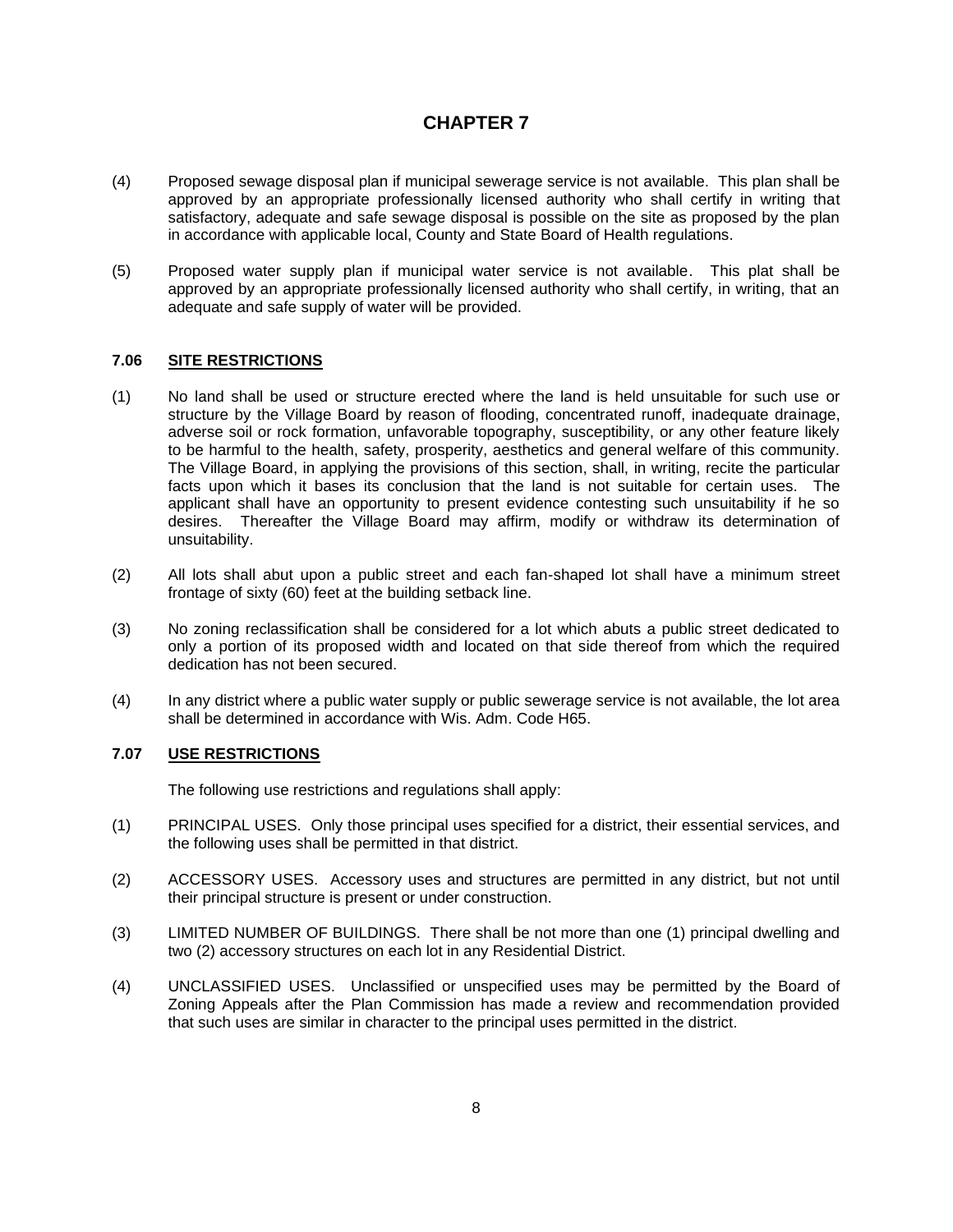(5) TEMPORARY USES. Temporary uses such as real estate sales field offices or shelters for materials and equipment being used in the construction of a permanent structure may be permitted by the Village Board.

#### **7.08 REDUCTION OR JOINT USE**

No lot, yard, parking area, building area or other space shall be reduced in area or dimension so as not to meet the provisions of this chapter. No part of any lot, yard parking area or other space required for a structure or use shall be used for any other structure or use.

#### **7.09 NONCONFORMING USES**

- (1) EXISTING LAWFUL USES. The existing lawful use of a building or premises at the time of the enactment of this chapter or any amendment thereto may be continued although such use does not conform with the provisions of this chapter for the district in which it is located, but such nonconforming use shall not be extended.
- (2) STRUCTURAL ALTERATION. If no structural alterations are made a nonconforming use of a building may be changed to another classification. Whenever a nonconforming use has been changed to a more restricted nonconforming use, such use shall not thereafter be changed to a less restricted use.
- (3) DISCONTINUATION OF USE. If a nonconforming use of a building or premises is discontinued for a period of twelve (12) months, any future use of the building or premises shall conform to the regulations for the district in which it is located.
- (4) DAMAGE TO NONCONFORMING BUILDING. When a building containing a nonconforming use is damaged by fire, explosion, act of God or public enemy to the extent of more than fifty percent (50%) of its current equalized value, it shall not be restored except in conformity with the regulations of the district in which it is located. The total structural repairs or alterations in any nonconforming use shall not, during its life, exceed fifty percent (50%) of the current equalized assessed value of the building at the time of its becoming a nonconforming use unless permanently changed to conforming use.
- (5) FLOODWAY DISTRICT, FLOOD FRINGE DISTRICT AND FLOOD PLAIN DISTRICT OVERLAY.
	- (A) General: Insofar as the standards in this section are not inconsistent with the provisions of Wis. Stat. § 62,23(7)(h) they shall apply to all nonconforming uses. The existing lawful use of a structure or building or its accessory use which is not in conformity with the provisions of this chapter may be continued subject to compliance with other provisions herein and Wis. Admin. Code NR 116 and NR 117.

### **7.10 ZONE REGULATIONS**

No person shall use land or any building or structure or erect, construct, reconstruct, move or structurally alter a building, structure or part thereof except in conformance with these regulations. Permitted uses in each zone shall be mutually exclusive except as otherwise indicated.

### **7.11 GENERAL PROVISIONS**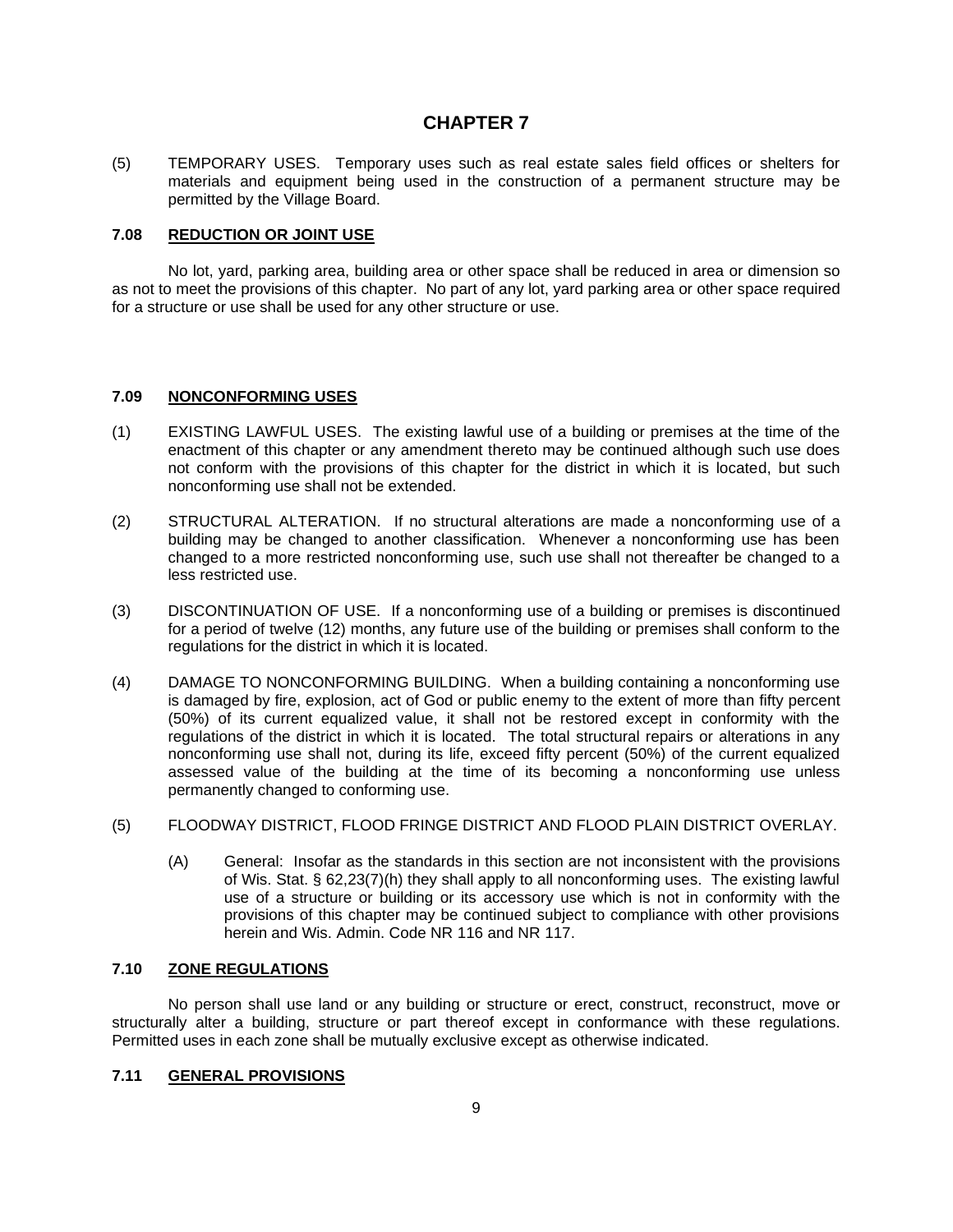- (1) VALIDITY OF CERTAIN BUILDING PERMITS. Nothing herein contained shall require any change in plans, construction, size or designated use of any building or part thereof for which a building permit has been issued before the effective date of this chapter or amendments thereto, and construction of which shall have been started within six (6) months from the date of the permit.
- (2) OFF-STREET PARKING REQUIREMENTS. All apartment houses, theaters, arenas, auditoriums, churches or other places of public gathering hereafter erected shall provide acceptable parking space of sufficient size. (See Sec. 17.37 of this chapter)
- (3) CORNER LOT VISION CLEARANCE. On a corner lot, in any district, nothing shall be erected, placed, planted or allowed to grow in such a manner as to materially impeded vision between a height of two and one-half (2½) and twelve (12) feet above the sidewalk of such corner lot and a line adjoining points along such street lines twenty (20) feet from the point of intersection.
- (4) FRONTAGE ON CORNER LOTS. The minimum front yard shall be provided on each street in accordance with this chapter.

### **7.12 ZONING DISTRICTS**

- (1) FOUR DISTRICTS. The Village of Rock Springs is hereby divided into four (6) districts known as:
	- (A) Residence District
	- (B) Residence-Agricultural District
	- (C) Business District
	- (D) Industrial District
	- (E) Village Governmental Property District
	- (F) Restricted Development District

The boundaries of such districts are shown on the map attached hereto and made a part of this ordinance, being designated as the Zoning Map of the Village of Rock Springs and the said map and all notations, references and other things shown thereon shall be as much a part of this ordinance as if the matter and things set forth by the said map were fully described herein.

### (2) RESTRICTIONS.

- (A) No building shall be erected or altered, nor shall any building or land be used for any purpose other than is permitted in the district in which such building or land is located.
- (B) No building shall be erected or altered to exceed in height the limit herein established for the district in which such building is located.
- (C) No lot area shall be so reduced or diminished that the yards or other open spaces shall be smaller than prescribed by this ordinance, nor shall the density of population be increased in any manner except in conformity with the regulations hereby established for the district in which such building or land is located.
- (3) RESIDENCE DISTRICT.
	- (A) Permitted Uses.
		- (i) One-family dwelling.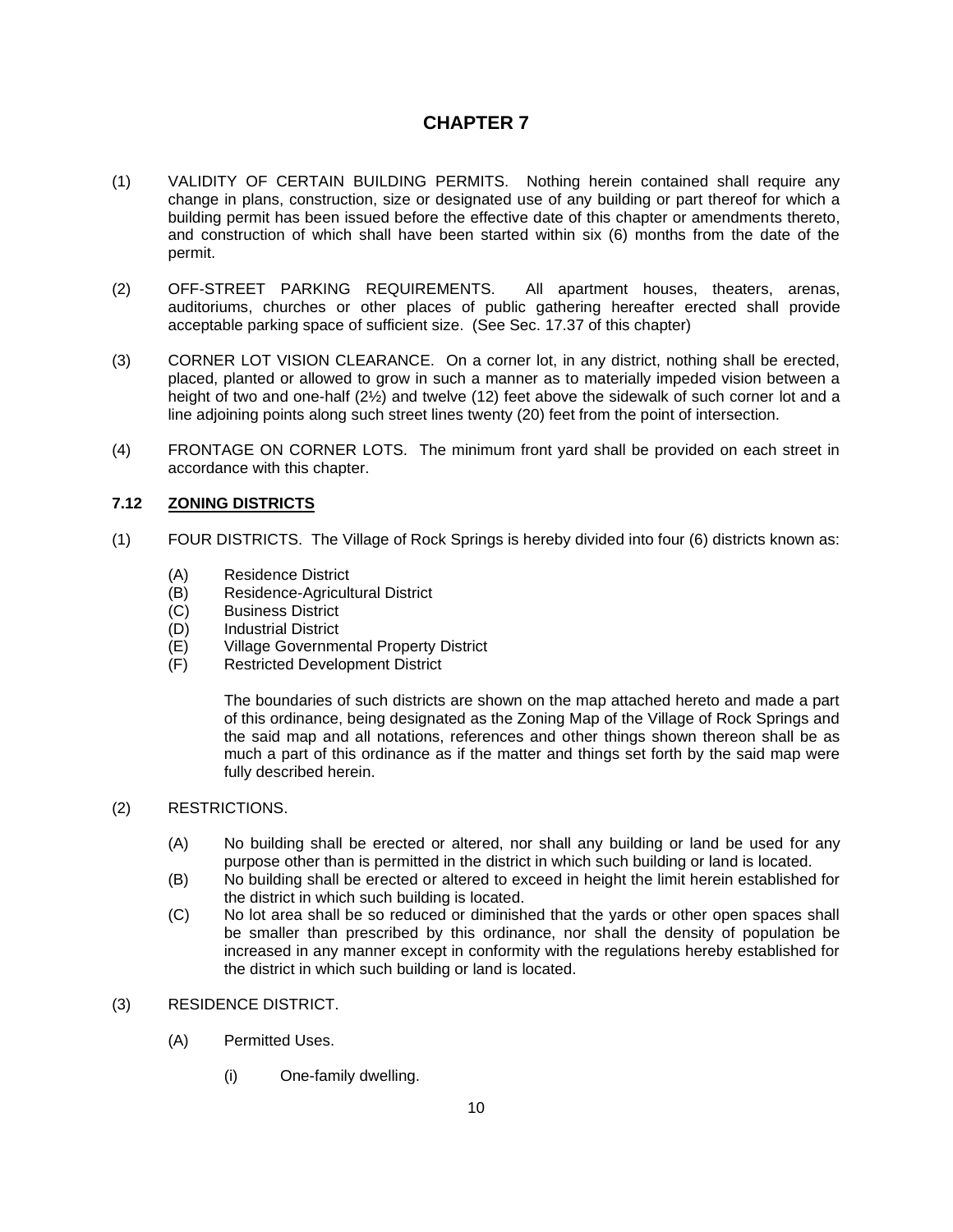- (ii) Two-family dwellings.
- (B) Conditional Uses. Churches, schools, public libraries, parks, museums, hospitals, sanitariums, clinics, philanthropic, eleemosynary institutions, telephone offices, gaming and truck gardening, except chicken fur and stock farms and farms operated for the disposal of garbage, rubbish or offal, private clubs, fraternities and lodges, excepting those whose chief activity is a service customarily carried on as a business, accessory buildings occupying not more than twenty (20) percent of the required rear yard including one (1) private stable when located not less than seventy-five (75) feet from the front lot lines; boardinghouse.
- (C) Uses customarily incident to and of the above uses when located on the same lot and not involving the conduct of a business; including home occupations not involving the conduct of a business on the premises and the office of a physician, surgeon, dentist, musician, or artist when situated in the dwelling; provided no name plate exceeding two (2) square feet in area, nor a sign exceeding four (4) square feet in area pertaining to the lease, hire or sale of a building or premises, nor advertising sign of any other character shall be permitted in the Residence District. All such permitted signs shall be located within the lot lines and at least five (5) feet from the inside sidewalk line.
- (D) Height and Area. In the Residence District the height of buildings, the minimum dimensions of yards and the minimum lot area per family shall be as follows:
	- (i) Height and square feet. No building hereafter erected or structurally altered shall exceed thirty-five (35) feet or two and one-half (2½) stories. Residences shall have a minimum width of 20 feet and have at least 800 square feet of living space on the first floor. See Section (9)
	- (ii) Rear Yard. There shall be a rear yard having a minimum depth of twenty-five (25) feet. No accessory building located in a rear yard shall be nearer than five (5) feet to any lot line.
	- (iii) Side Yard. There shall be a side on each side of a building. For buildings not over one and one-half (1½) stories, the aggregate width of the side yard shall be not less than eighteen (18) feet and no single side yard shall be less than eight (8) feet in width. For buildings from one and one-half  $(1/2)$  to two and one-half (2½) stories high, the aggregate width of the side yard shall be not less than twenty-two (22) feet and no single side yard shall be less than nine (9) feet in width.
	- (iv) Provided, however, that on single lots less than fifty (50) feet in width and so recorded at the time of the passage of this ordinance, the aggregate width of the side yard for each foot of lot width as measured on the setback line, provided, that no single side yard shall be less than 6 feet in width, and provided further that the effect of the side yard regulation shall not be such as to reduce the buildable width of any such lot to less than seventeen and one-half (17½) feet.
- (E) Lot and Area. Every building hereafter erected or structurally altered shall provide a lot area of not less than eight thousand (8000) square feet per family and no such lot shall be less than sixty (60) feet in width.
- (F) Setback. Unless otherwise provided, there shall be a setback line of not less than twenty-five (25) feet, provided that:
	- (i) Where forty percent (40%) or more of all the property, according to front footage, abutting upon one side of a street between two (2) intersecting streets is built up with buildings having and average setback line of more or of less, than twenty-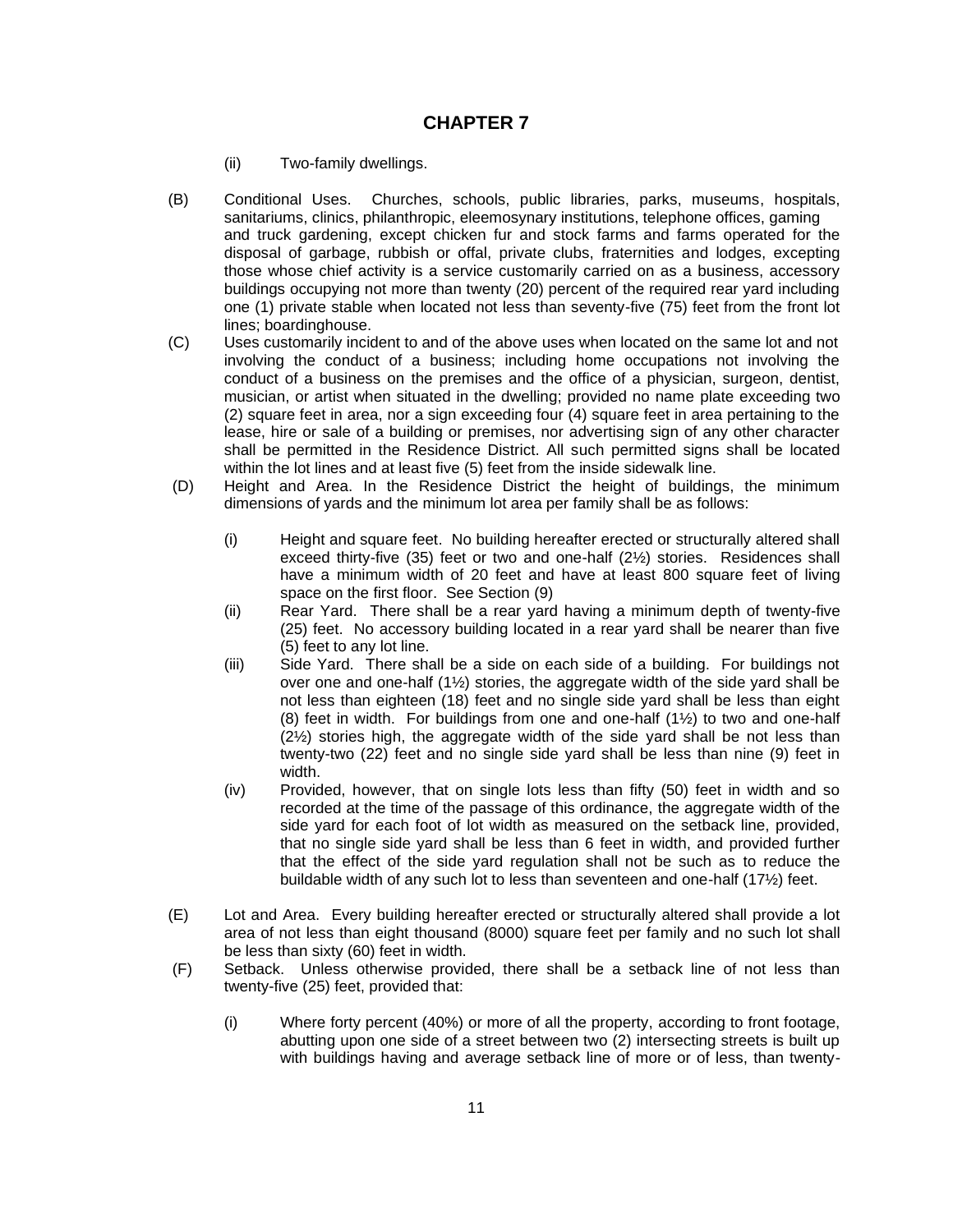five (25) feet, no building hereafter erected or structurally altered shall project beyond the average setback line so established.

- (ii) On corner lots of record at the time of the passage of this ordinance, where reversed frontage exists, the setback on the side street shall be not less than fifty (50) percent of the setback required on the lot in the rear and no accessory building shall project beyond the setback line of the lots in the rear.
- (iii) Nothing in this regulation shall be so interpreted as to reduce the buildable width of a corner lot facing an intersecting street, and so recorded at the time of the passage of this ordinance, to less than twenty-four (24) feet.

### (4) RESIDENCE-AGRICULTURAL DISTRICT

- (A) Permitted Uses.
	- (i) All permitted uses in the Residence District
	- (ii) Lodging and boarding houses
	- (iii) Nurseries and greenhouses, agricultural and general farming excepting farms operated for the disposal of garbage, sewage, rubbish or offal; horse farms, mink farms, dairying, livestock raising, poultry raising.
	- (iv) Power transmission lines.
- (B) Conditional Uses.
	- (i) Churches, libraries, schools, cemeteries, hospitals, home occupations, incinerators, pumping stations, restaurants, taverns, grocery stores, mobile home parks, campgrounds, mobile trailer parks, multiple family buildings.
	- (ii) Tourist camps when such camps provide not less than eight hundred (800) square feet of lot area for each cabin, trailer, tent or housecar and when such camp is clearly bounded by a fence or hedge; provided, however, that no person, persons or party other than the owner shall occupy any tourist camp more than ninety (90) days in any one year.
	- (iii) Roadside stand provided that, for the purposes of this ordinance, such roadside stand shall not be construed to be a business but as an accessory to the agricultural use.
	- (iv) Quarries and businesses manufacturing and processing of natural mineral resources indigenous to the Village of Rock Springs.
	- (v) Large animal rescue facility.
- (C) Height and Area. In the Residence-Agricultural District for buildings or parts of buildings hereafter erected or altered for human habitation, the height, the minimum dimensions of yards and the minimum lot area per family shall be as follows:
	- (i) Height. No building hereafter erected or structurally altered shall exceed thirtyfive (35) feet or two and one-half (2½) stories.
	- (ii) Rear yard. There shall be a rear yard having a minimum depth of twenty-five (25) feet. No accessory building located in a rear yard shall be nearer than five (5) feet to any lot line. See Section VIII.
	- (iii) Side yard. There shall be a side yard on each side of a building. For buildings not over one and one-half (1½) stories high, the aggregate width of the side yards shall be not less than eighteen (18) feet and no single side yard shall be less than eight (8) feet in width. For buildings from one and one-half (1½) to two and one-half (2½) stories high, the aggregate width of the side yards shall be not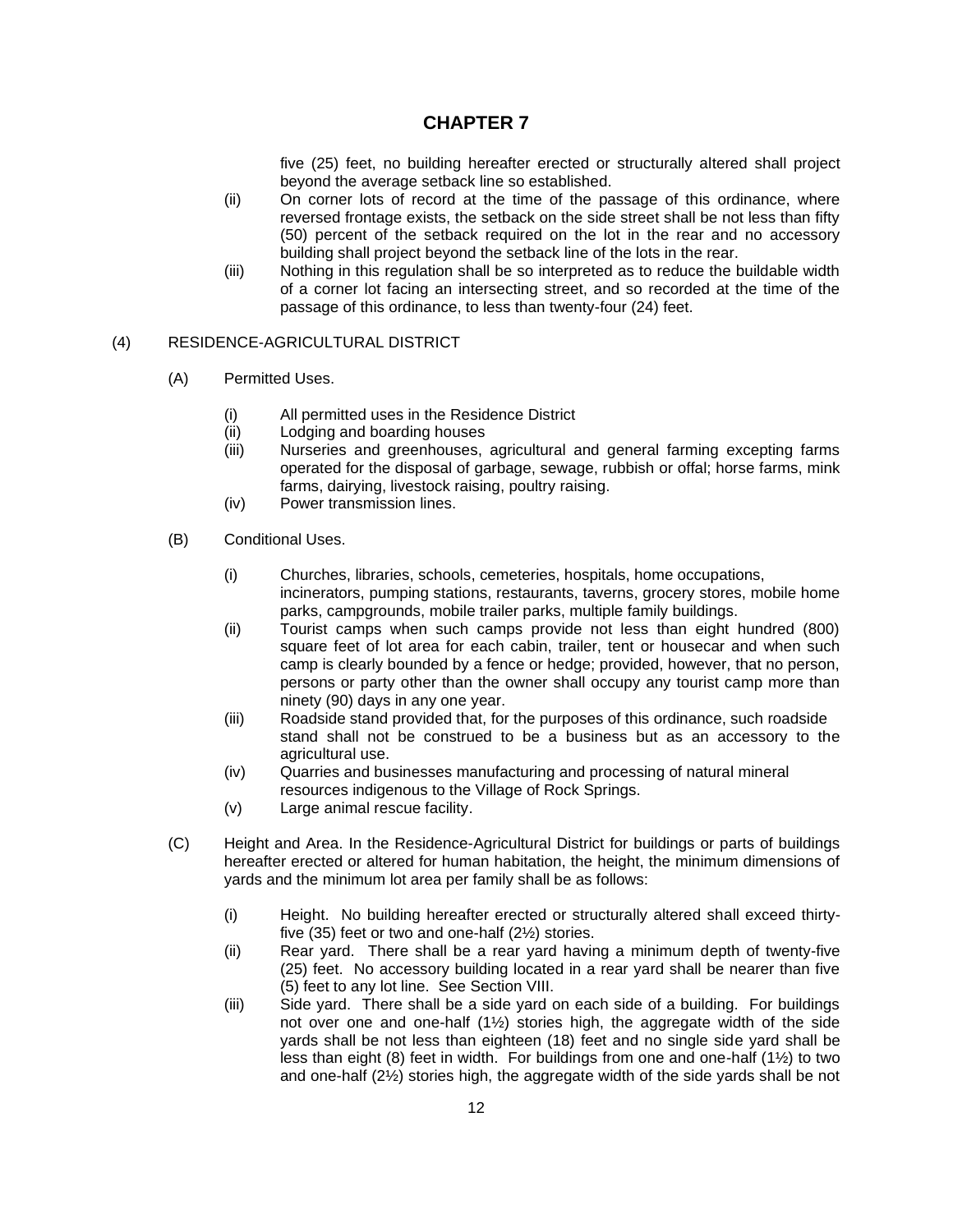less than twenty-two (22) feet and no single side yard shall be less than nine (9) feet in width.

Provided, however, that on single lots less than fifty (50) feet in width and so recorded at the time of the passage of this ordinance, the aggregate width of the side yards shall be not less than three-tenths (0.3) of a foot of side yard for each foot of lot width as measured on the setback line, provided that no single side yard shall be less than six (6) feet in width, and provided further that the effect of the side yard regulation shall not be such as to reduce the buildable width of any such lot to less than seventeen and one-half (17½) feet.

- (D) Lot Area Per Family. Every building hereafter erected or structurally altered shall provide a lot area of not less than eight thousand (8000) square feet per family and no such lot shall be less than sixty (60) feet in width.
- (E) Setback. Unless otherwise provided, there shall be a setback line of not less than twentyfive (25) feet, provided that:
	- (i) Where forty percent (40%) or more of all the property, according to front footage, abutting upon one side of a street between two (2) intersecting streets is built up with buildings having and average setback line of more or of less, than twentyfive (25) feet, no building hereafter erected or structurally altered shall project beyond the average setback line so established.
	- (ii) On corner lots of record at the time of the passage of this ordinance, where reversed frontage exists, the setback on the side street shall be not less than fifty percent (50%) of the setback required on the lot in the rear and no accessory building shall project beyond the setback line of the lots in the rear.
	- (iii) Nothing in this regulation shall be so interpreted as to reduce the buildable width of a corner lot facing an intersecting street, and so recorded at the time of the passage of this ordinance, to less than twenty-four (24) feet. See Section VIII.

### (5) BUSINESS DISTRICT.

- (A) Permitted Uses.
	- (i) Any use permitted in the Residence and Residence-Agriculture Districts.
	- (ii) Restaurants, cafes, theaters, banks, taverns, grocery stores, convenience stores, postal facilities, gas and automobile service stations, general retail stores, including packaged beverage stores, clothing stores, card shops, jewelry stores, shoe stores, appliance stores and repair facilities.
	- (iii) Commercial Uses. Except the following which shall be conditional uses:
		- (a) A bakery, laundry or dry cleaning establishment employing more than five (5) persons.
		- (b) Blacksmith and horseshoeing shop.
		- (c) Storage yards or warehouses for building material, lumber, carting, express, hauling, contractor's plan, coal, coke, wood, oil, rags, bottles, or junk.
		- (d) Bottling or cooperage works.
		- (e) Ice manufacturing plant or storage house of more than five (5) ton capacity.
		- (f) Livery stable.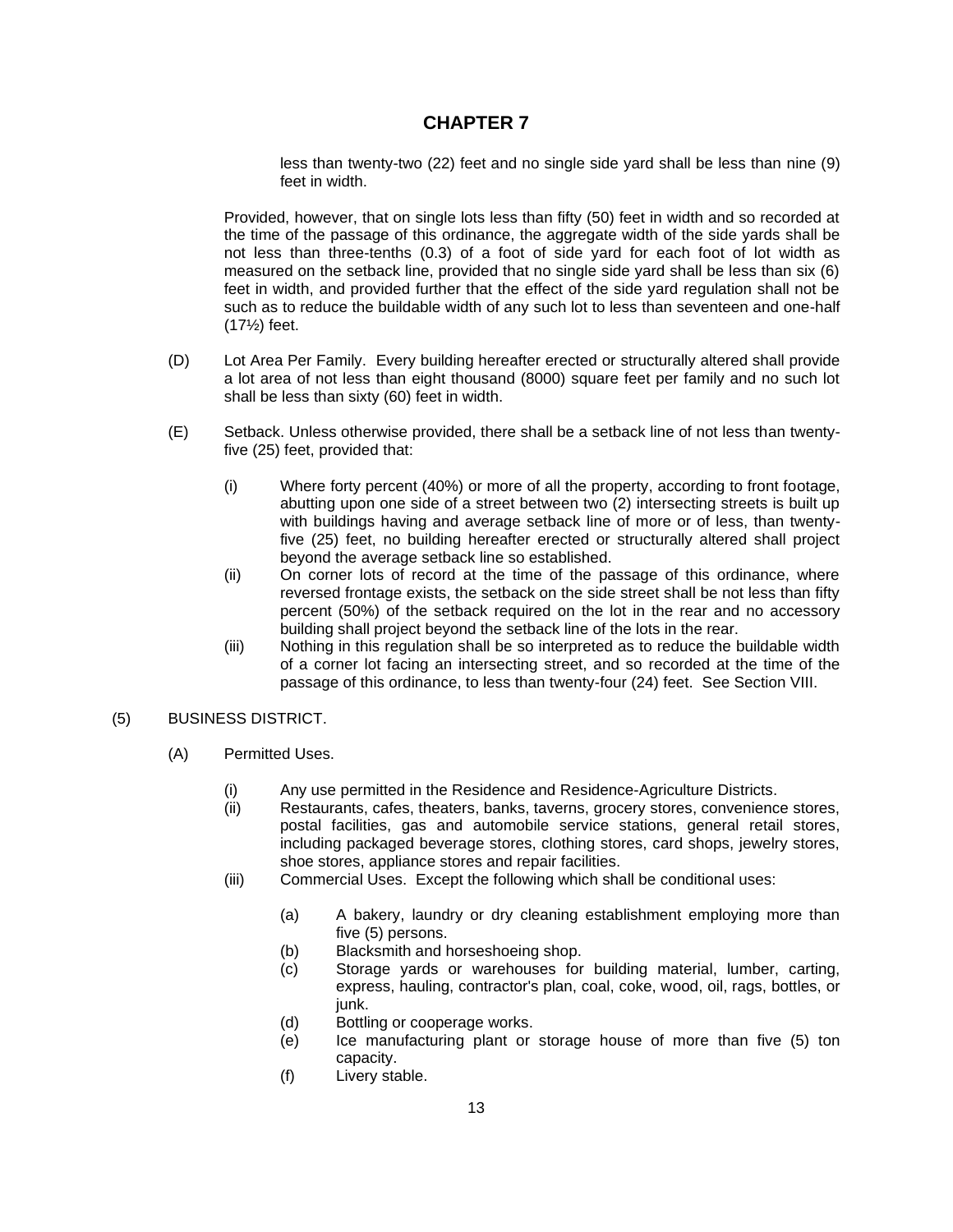- (g) Machine shop.
- (h) Milk distributing station, creamery, or cheese factory.
- (i) Stone yard or monumental works.
- (j) Job printing shop generating its own power and employing more than five (5) persons.
- (k) Wholesale outlets, second hand stores.
- (l) Sexually oriented adult entertainment establishments.
- (B) Height and Area. In the Business District the height of buildings, the minimum dimensions of yards and minimum lot area per family shall be as follows:
	- (i) Height. No buildings hereafter erected or structurally altered shall exceed three (3) stories or forty (40) feet in height.
	- (ii) Rear Yard. There shall be a rear yard of not less than twenty-five (25) feet. See Section VIII.
	- (iii) Side yard. For buildings or parts of buildings hereafter erected or structurally altered for residential use, the side yard regulations of the Residence District shall apply.
- (C) Lot Area per Family. Except as otherwise provided, buildings or parts of buildings hereafter erected or altered for human habitation shall provide not less than eight thousand (8000) square feet of lot area per family.
- (D) Setback. Unless otherwise provided, where parts of the frontage on one side of a street between two intersecting streets are designated on the "Zoning Map of the Village of Rock Springs" as a Residence District and a Business District, the setback regulations of the Residence District shall apply to the Business District.
- (6) INDUSTRIAL DISTRICT.
	- (A) Permitted Uses.
		- (i) All uses permitted in the Business District.
		- (ii) Bottling works and non-alcoholic beverage manufacture.
		- (iii) Blacksmith, tinsmith, welding, fabrication, and sheet metal working.
		- (iv) Cleaning, pressing and dyeing establishments.
		- (v) Enameling and painting, manufacturing wholesaling.
		- (vi) Food processing, packing and manufacturing.
		- (vii) Laboratories.
		- (viii) Manufacturing of cigarettes, cigars, cosmetics, home appliances, jewelry, leather goods, office appliances, paper products, smoking tobacco, sporting goods, wood products, and woven goods.
		- (ix) Materials and solid fuel storage, except the storage of junk.
		- (x) Printing and publishing.
		- (xi) Storage and warehousing except for inflammable and explosive materials.
		- (xii) Repair, service and assembly of bicycles, farm machinery and motor propelled vehicles except the wrecking of automobiles and the storage of junk.
		- (xiii) Wholesale business.
	- (B) Conditional Uses.
		- (i) Incinerators, sanitary landfill operations and sewage disposal plants.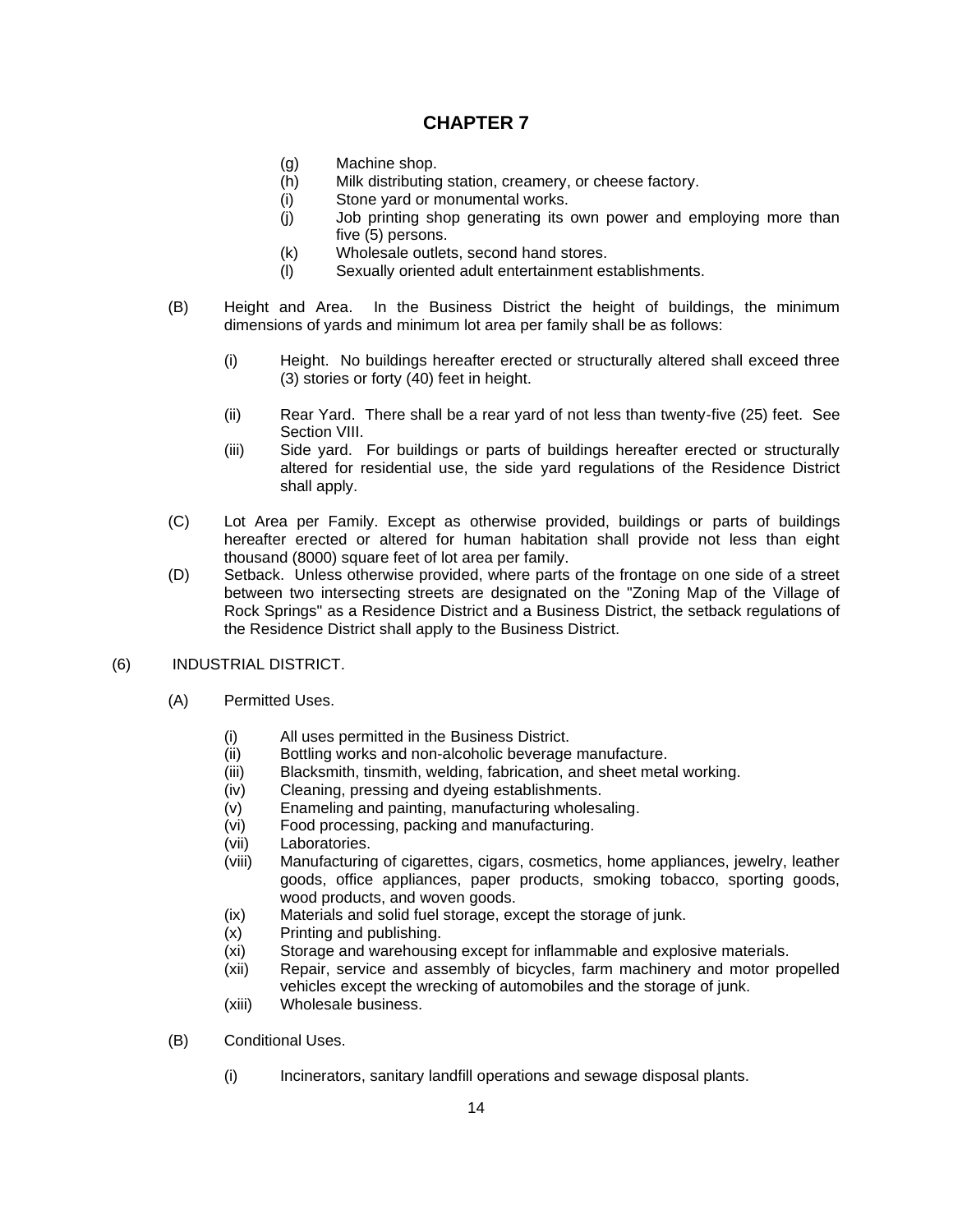- (C) Height and Area. In the Light Industrial District the height of buildings and the minimum dimensions of yards shall be as follows:
	- (i) Height. No buildings hereafter erected or structurally altered shall exceed three (3) stories or forty (40) feet in height. See Section VIII.
	- (ii) Rear Yard. There shall be a rear yard of not less than fifteen (15) feet. Where such rear yard opens onto a street or alley, one-half (½) the width of such street or alley may be assumed to be a portion of the required rear yard. Provided, however, that buildings or parts of buildings hereafter erected or altered for commercial or industrial purposes shall provide adequate loading space on the same lot with the building. See Section VIII.
	- (iii) Side Yard. A side yard, if provided, shall be not less than ten (10) feet in width.
- (D) Setback. Unless otherwise provided, where parts of the frontage on one side of a street between two (2) intersecting streets are designated on the "Zoning Map of the Village of Rock Springs" as a Residence District and Light Industrial District, the setback regulations of the Residence District shall apply to the Light Industrial District.
- (E) Vision Clearance. There shall be a vision clearance of not less than ten (10) feet extending from the curb level to the ceiling line of the ground story, but in no case shall such vision clearance be less than twelve and one-half (12½) feet high.

### (7) VILLAGE GOVERNMENTAL PROPERTY DISTRICT.

- (A) Permitted Uses.
	- (i) Village Hall
	- (ii) Village Fire Station
	- (iii) Rock Springs Fire Department drafting site
	- (iv) Village Parks
	- (v) Village Community Center
	- (vi) Village Water Reservoir
	- (vii) Village Wellhead and Pumping Station

### (8) RESTRICTED DEVELOPMENT DISTRICT

- (A) Permitted Uses.
	- (i) Parks, playgrounds and ball fields
	- (ii) Designated snowmobile and bicycle trail corridor
	- (iii) Outdoor art festivals by permit
	- (iv) Picnic shelter construction
	- (v) Outdoor showing of movies by permit
	- (vi) Individual garden plots by permit
	- (vii) Snow sculpting and ice skating and snow storage

### (9) HEIGHT AND AREA EXCEPTIONS.

The foregoing regulations relating to the height of buildings and structures and the area of yards, courts and other open spaces shall be subject to the following exceptions and regulations:

(A) Height.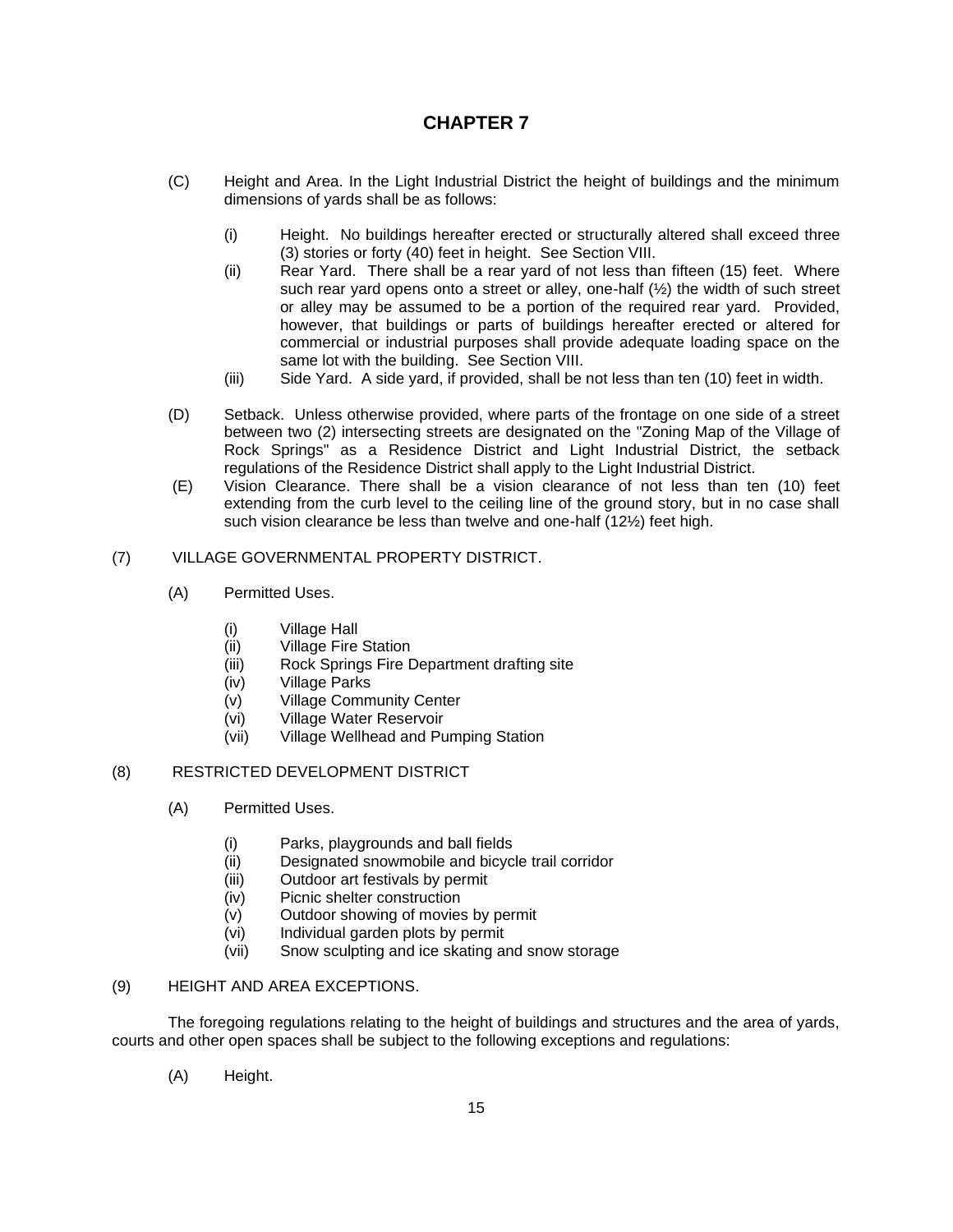- (i) Public buildings, hospitals and sanitariums may be erected to a height not exceeding sixty (60) feet when setback an additional foot on all sides for each foot such building exceeds the height limitations of the district in which it is located.
- (ii) Residences in the Residence District may be increased in height by not more than ten (10) feet when all yards and other open spaces are increased by one (1) foot for each foot which such building exceeds the height limit of the district in which it is located.
- (iii) Parapet walls not exceeding four (4) feet in height, chimneys, cooling towers, elevator bulkheads, fire towers, gas tanks, grain elevators, penthouses, stacks, scenery lofts, water towers, radio towers, monuments, cupolas, domes and spires and necessary mechanical appurtenances may be erected, as to their height, in accordance with existing or hereafter adopted ordinances of the Village of Rock Springs and the laws of the State of Wisconsin.
- (iv) On through lots one hundred fifty (150) feet or less in depth, the height of a building may be measured from the curb level on either street. On through lots of more than one hundred fifty (150) feet in depth the height may be determined from the street permitting the greater height, but such height shall not extend to a depth of more than 150 feet from the street.
- (B) Area.
	- (i) Buildings on through lots and extending from street to street may waive the requirements for a rear yard by furnishing an equivalent open space in lieu of such required rear yard.
	- (ii) Every part of a required yard or court shall be open from its lowest point to the sky unobstructed, except for the ordinary projection of sills, belt courses, cornices, eaves or ornamental features; provided, however, that no such projection shall project into a court more than six (6) inches and into a yard more than twenty-four (24) inches.
	- (iii) Open or enclosed fire escapes, and fire towers, may project into a required yard not more than five (5) feet and into a required court not more than three and onehalf (3<sup>1</sup>/<sub>2</sub>) feet, provided they be so located as not to obstruct light and ventilation.
	- (iv) Where a lot has an area less than the minimum number of square feet per family required for the district in which it is located and was of record at the time of the passage of this ordinance, such lot may be occupied by one (1) family. This regulation shall not apply to lots located in the Heavy Industrial District.
- (10) Zero lot line lots, locations & standards.
	- (A) Zero lot line lots are permitted in the Residence District.
	- (B) Zero lot line lots are subject to the following standards:
		- (i) Lot width at minimum building setback line: The aggregate widths of both lots that a duplex occupies shall total not less than 80 feet. No single lot width shall be less than 40 feet.
		- (ii) Lot area (each unit): Minimum 5,000 square feet for duplexes.
		- (iii) Principal building setback side yard: Zero feet on side yard(s) that includes the common wall(s) of the structure; the opposite side yard shall be the same as for other residences in the zoning district.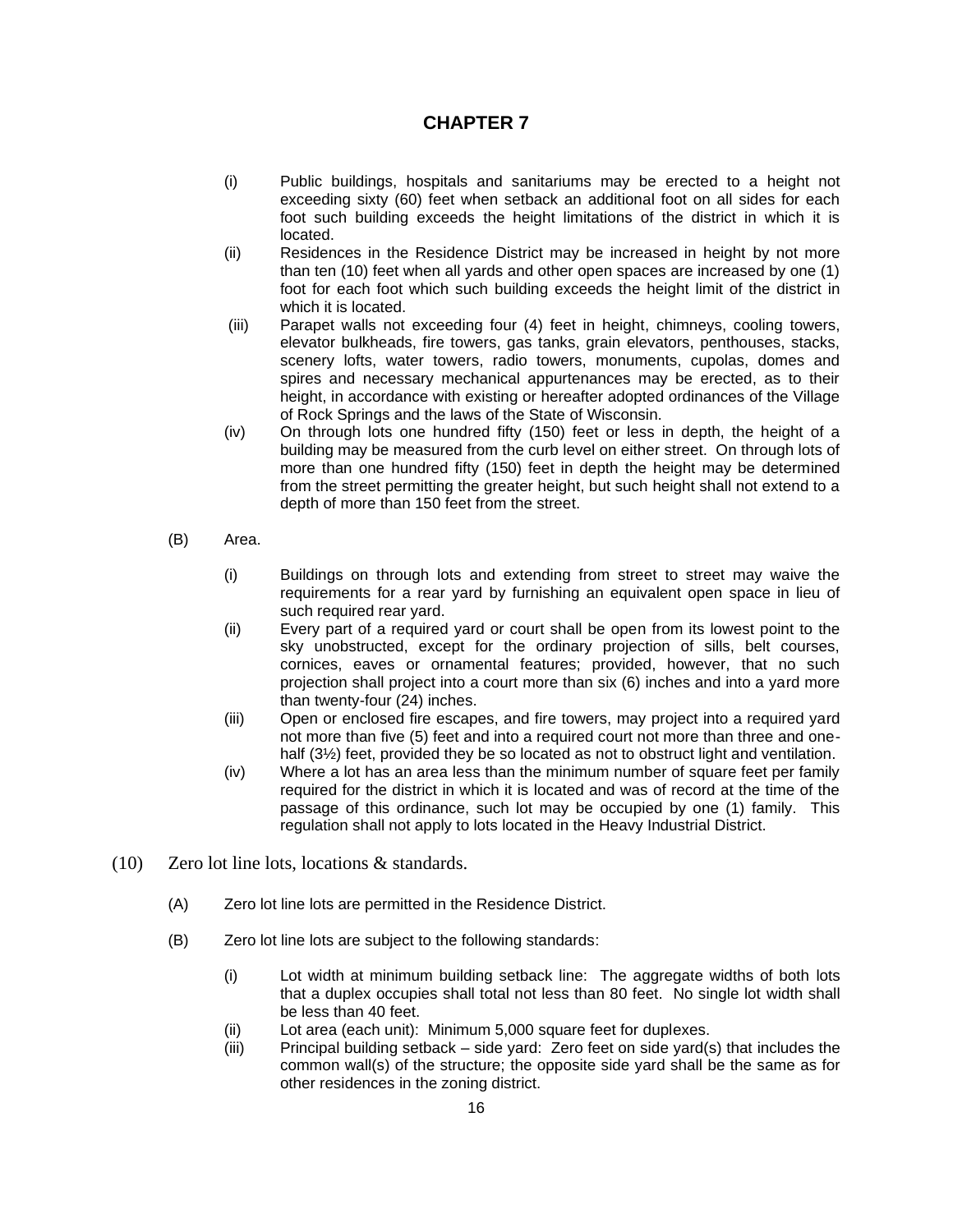- (iv) Each new unit shall have a separate water lateral connection, meter and curb stop. The size, type, and installation of water, sewer, electric and telecommunication services shall be in accordance with plans and specifications approved by the Village Building Inspector.
- (v) The common wall between the units shall meet the requirements of the current Wisconsin Building Code and shall extend from the basement floor to the top of the roof. Compliance with such standards shall be confirmed in writing before the building permit shall be issued.
- (C) Developers of zero lot line lots shall prior to first occupancy, record a maintenance agreement to ensure that equal and reasonable maintenance and repair standards are in place for both single family attached residential units; covering the common wall and common lateral, utility service and other common features.

### **7.13 CONDITIONAL USES**

- (1) STATEMENT OF PURPOSE. The development and execution of the paragraph 7.13 is based upon the division of the village into districts, within which districts the uses of land and buildings, and bulk location of buildings and structures in relation to the land, are mutually compatible and substantially uniform. However, there are certain uses which, because of their unique characteristics, cannot be properly classified as unrestricted permitted uses in any particular district or districts without consideration, in each case, of the impact of those uses upon neighboring land or public facilities and of public need for the particular use at a particular location. Such uses, nevertheless, may be necessary or desirable to be allowed in a particular district, provided that due consideration is given to location, development and operation of such uses. Such uses are classified as conditional uses.
- (2) AUTHORITY OF PLANNING COMMISSION. The Village Board, after a public hearing, shall, within a reasonable time, grant or deny any application for a conditional use. Prior to the granting of a conditional use, the Board shall make findings based upon the evidence presented that the standards herein prescribed are being complied with.
- (3) INITIATION OF CONDITIONAL USE. Any person, firm, corporation or organization having a freehold interest or a possessory interest entitled to exclusive possession, or a contractual interest which may become a freehold interest, or an exclusive possessory interest, and which is specifically enforceable in the land for which a conditional use is sought may file an application to use such land for one or more of the conditional uses provided for in this section in the zoning district in which such land is located.
- (4) APPLICATION FOR CONDITIONAL USE. An Application for a conditional use shall be filed with the Building Inspector on a form prescribed by the Building Inspector, Village Board or the Planning Commission and shall include a statement in writing by the applicant and adequate evidence showing that the proposed conditional use shall conform to the standards set forth hereinafter. Application for conditional use permits shall be submitted to the Building Inspector and shall be accompanied by the same information as is required for a building permit. The Village Board may require such other information as may be necessary to determine and provide for enforcement of this chapter, including a plan showing contours, soil types, high water mark, groundwater conditions, bedrock, vegetative cover and specifications for area of proposed filling, grading, and lagooning.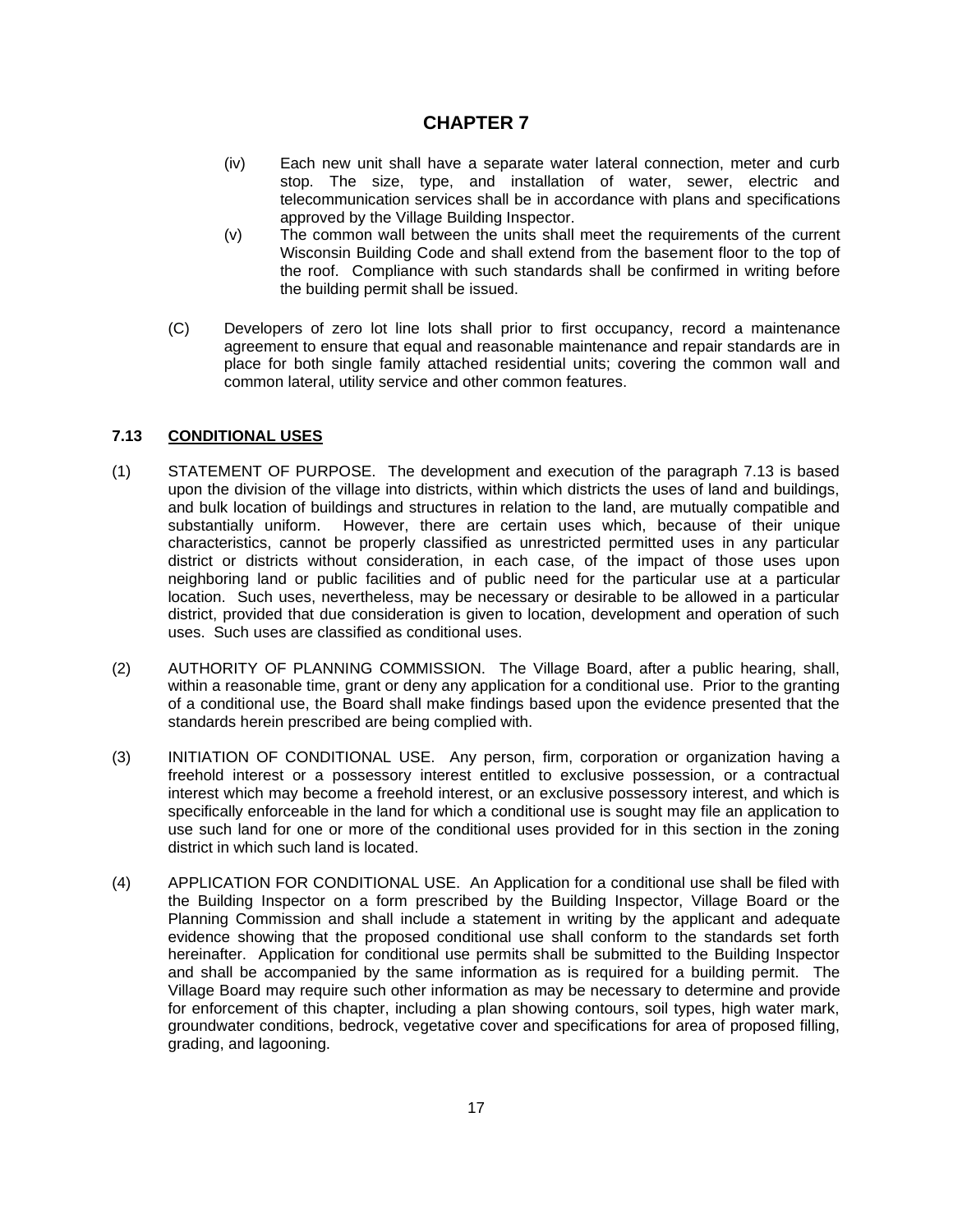- (5) PUBLIC HEARING AND APPLICATION. Upon receipt of the application and statement referred to in subparagraph (4) above, the Village Board shall hold a public hearing on each application for a conditional use at such time and place as shall be established by the Board. The hearing shall be conducted and a record of the proceedings shall be preserved in such manner and according to such procedures as the Board shall, by rule, prescribe from time to time.
- (6) NOTICE OF PUBLIC HEARING. Notice o f the time, place and purpose of such hearing shall be given by publication as a Class 2 notice under the Wisconsin Statutes in the official village paper. Notice of the time, place and purpose of such public hearing shall also be sent to the applicant, the Building Inspector, members of the Village Board, and the owners of record, as listed in the office of the Village Assessor, who are owners of property in whole or in part situated within 100 feet of the boundaries of the properties affected, said notice to be sent at least 10 days prior to the date of such public hearing.
- (7) STANDARDS.
	- (A) No application for a conditional use shall be granted by the Village Board unless such Board shall find that all of the following conditions are present:
		- (i) The establishment, maintenance or operation of the conditional use will not be detrimental to or endanger the public health, safety, morals, comfort or general welfare.
		- (ii) The uses, values and enjoyment of other property in the neighborhood for purposes already permitted shall be in no foreseeable manner substantially impaired or diminished by the establishment, maintenance or operation of the conditional use and the proposed use is compatible with the use of adjacent land.
		- (iii) The establishment of the conditional use will not impede the normal and orderly development and improvement of the surrounding property for uses permitted in the district.
		- (iv) Adequate utilities, access roads, drainage and other necessary site improvements have been or are being provided.
		- (v) Adequate measures have been or will be taken to provide ingress and egress so designed as to minimize traffic congestion in the public streets.
		- (vi) The conditional use shall, except for year requirements, conform to all applicable regulations of the district in which it is located.
		- (vii) The proposed use does not violate floodplain regulations governing the site.
	- (B) When applying the above standards to any new construction of a building or an addition to an existing building, the Village Board shall bear in mind the statement of purpose for the zoning district such that the proposed building or addition at its location does not defeat the purposes and objective of the zoning district.
- (8) DENIAL OF APPLICATION. When a conditional use application is denied, the Village Board shall furnish the applicant, in writing, when so requested, those standards that are not met and enumerate reasons the Board has used in determining that each standard was not met.
- (9) CONDITIONS AND GUARANTIES. The following shall apply to all conditional uses:
	- (A) Prior to the granting of any conditional use, the Village Board may stipulate such conditions and restrictions upon the establishment, location, construction, maintenance and operation of the conditional use as deemed necessary to promote the public health,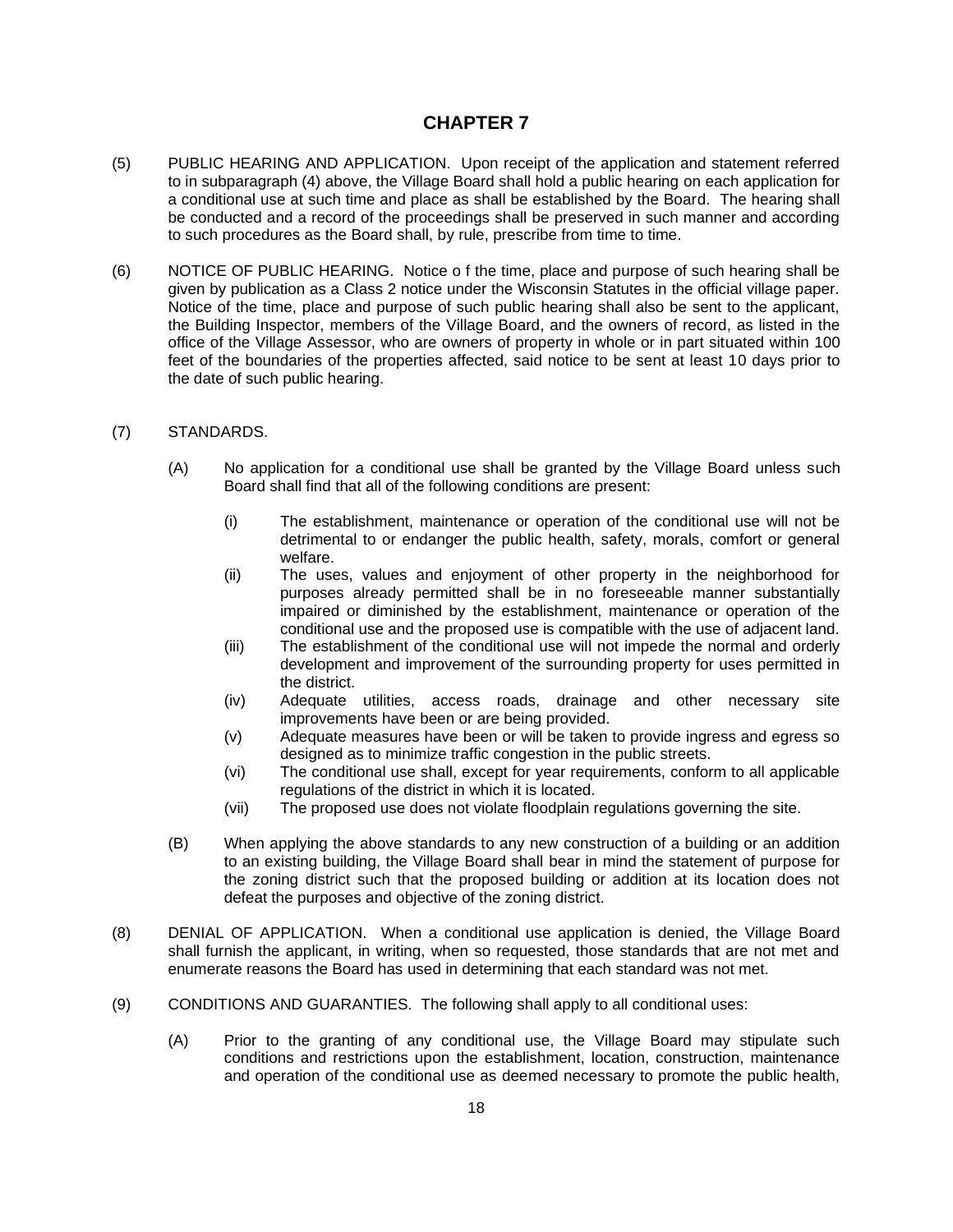safety and general welfare of the community and to secure the compliance with the standards and requirements specified in subparagraph (7) above. In all cases in which conditional uses are granted, the Board shall require such evidence and guaranties as it may deem necessary as proof that the conditions stipulated in connection therewith are being and will be complied with, Such conditions may include specifications for, without limitation because of specific enumeration:

- (i) Landscaping;
- (ii) Type of construction;
- (iii) Construction commencement and completion dates;
- (iv) Sureties;
- (v) Lighting;
- (vi) Fencing;
- (vii) Operational control;
- (viii) Hours of operation;
- (ix) Traffic circulation;
- (x) Deed restrictions;
- (xi) Access restrictions;
- (xii) Setbacks and yards;
- (xiii) Type of shore cover;
- (xiv) Specified sewage disposal and water supply systems;
- (xv) Planting screens;
- (xvi) Piers and docks;
- (xvii) Increased parking; or
- (xviii) Any other requirements necessary to fulfill the purpose and intent of this chapter.
- (B) The Village Board shall evaluate each application and may request assistance from any source which can provide technical assistance.
- (C) No alteration of a conditional use shall be permitted unless approved by the Village Board.
- (10) VALIDITY OF CONDITIONAL USE PERMIT. Where the Village Board has approved or conditionally approved an application for a conditional use, such approval shall become null and void within 12 months of the date of the Board's action unless the use is commenced, construction is underway or the current owner possesses a valid building permit under which construction is commenced within six months of the date of issuance and which shall not be renewed unless construction has commenced and is being diligently prosecuted.
- (11) COMPLAINTS REGARDING CONDITIONAL USES. The Village Board shall retain continuing jurisdiction over all conditional uses for the purpose of resolving complaints against all previously approved conditional uses. Such authority shall be in addition to the enforcement authority of the Building Inspector to order the removal or discontinuance of any unauthorized alterations of an approved conditional use and the elimination, removal or discontinuance of any violation of a condition imposed prior to or after approval or violation of any other provision of this Code.
	- (A) Upon written complaint by any citizen or official, the Village Board shall initially determine whether said complaint indicates a reasonable probability that the subject conditional use is in violation of either one or more of the standards set forth in subparagraph (7) above, a condition of approval or other requirement imposed hereunder. Upon reaching a positive initial determination, a hearing shall be held upon notice as provided in subparagraph (6) above. Any person may appear at such hearing and testify in person or represented by an agent or attorney.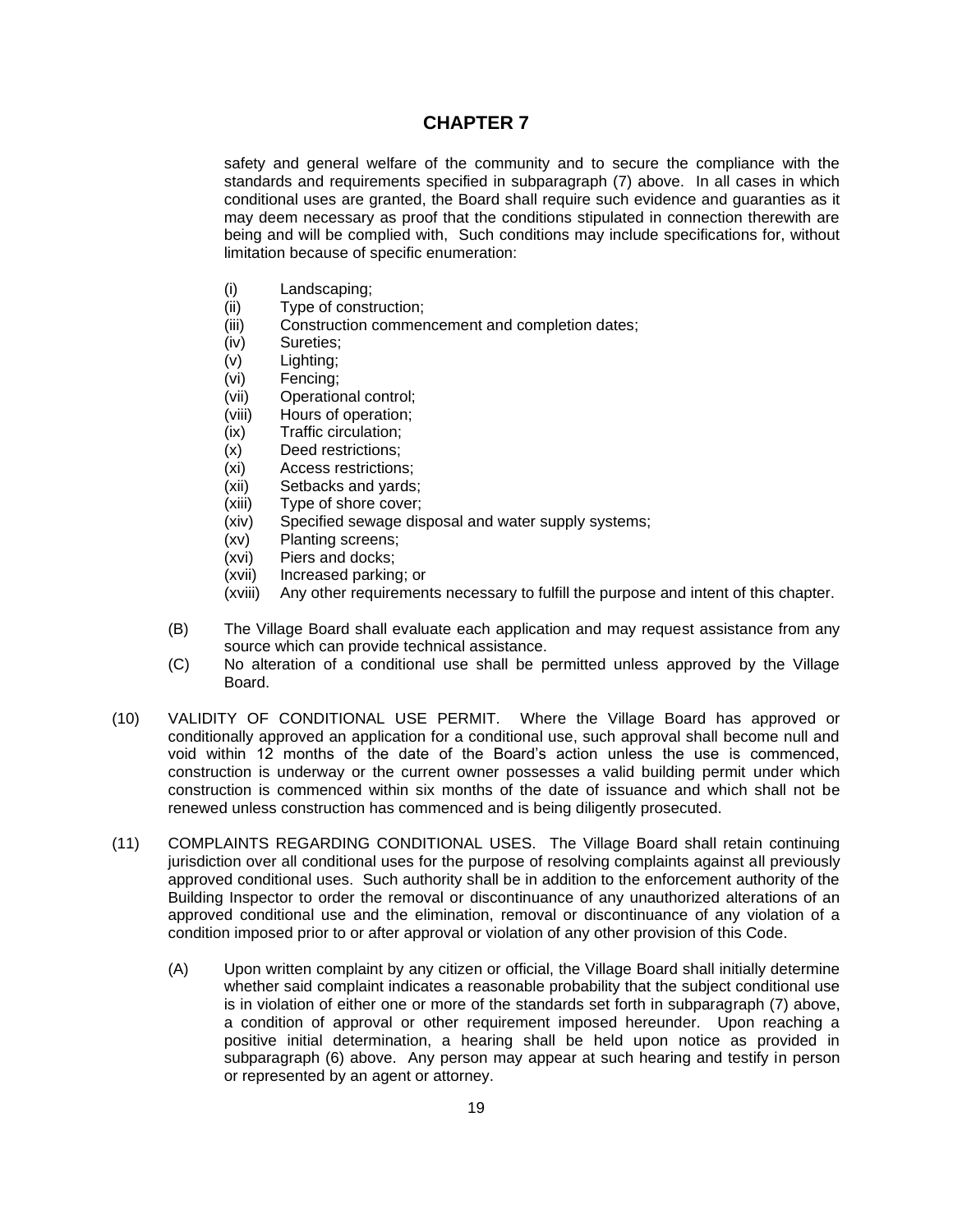- (B) The Village Board may, in order to bring the subject conditional use into compliance with the standards set forth in Subsec. (7) or conditions previously imposed by the Board, modify existing conditions upon such use and impose additional reasonable conditions upon the subject conditional use. In the event that no reasonable modification of such conditional use can be made in order to assure that Subsecs. (A) and (B) in Subsec. (7) will be met, the Board may revoke the subject conditional approval and direct the Building Inspector and the Village Attorney to seek elimination of the subject use.
- (C) Following any such hearing, the decision of the Village Board shall be furnished to the current owner of the conditional use in writing stating the reasons therefor.

### (12) PLANNED UNIT DEVELOPMENTS

- (A) Planned unit developments (PUD) are permitted as conditional uses in all residential zones. Planned developments are intended to provide for innovative large-scale residential development.
- (B) A PUD must contain a minimum of two (2) contiguous acres under one ownership or control.

### **7.14 SIGNS**

- (1) Restriction on signs within the Village are permitted but shall be informational and reasonable in size.
	- (A) No sign shall be so placed as to interfere with the visibility or effectiveness of any official traffic sign or signal or with driver vision at any access point or intersection.
	- (B) No sign shall contain, include or be illuminated by flashing light.
	- (C) No sign shall contain, include or be composed of any conspicuous animated part.<br>(D) Any sign which becomes a nonconforming sign at the effective date of this sed
	- Any sign which becomes a nonconforming sign at the effective date of this section, or which becomes a nonconforming sign at any future date, may be continued provided that no increase in size, illumination or flashing of such sign shall be made. Further, any sign including structures and all supporting members shall be discontinued and removed not more than five (5) years after the date that such sign becomes a nonconforming sign unless such nonconforming sign shall be made to conform to all of the regulations of the District in which it is located

#### **7.15 NON-CONFORMING USES**

- (1) The lawful use of a building or premises existing at the time of the adoption of this ordinance may be continued, although such use does not conform with provisions of this ordinance. Such nonconforming use may not be extended.
- (2) The total structural repairs or alterations in a non-conforming building shall not, during its life, exceed fifty percent (50%) of the assessed value of the building unless it be permanently changed to a conforming use.
- (3) Whenever a non-conforming use of a building or premises has been changed to a more restricted use or to a conforming use, such use shall not thereafter be changed to a less restricted use.
- (4) If a non-conforming use be discontinued for a period of twelve (12) months, any future use of such building or premises shall conform to the regulations of the district in which it is situated.

#### **7.16 BOARD OF ZONING APPEALS**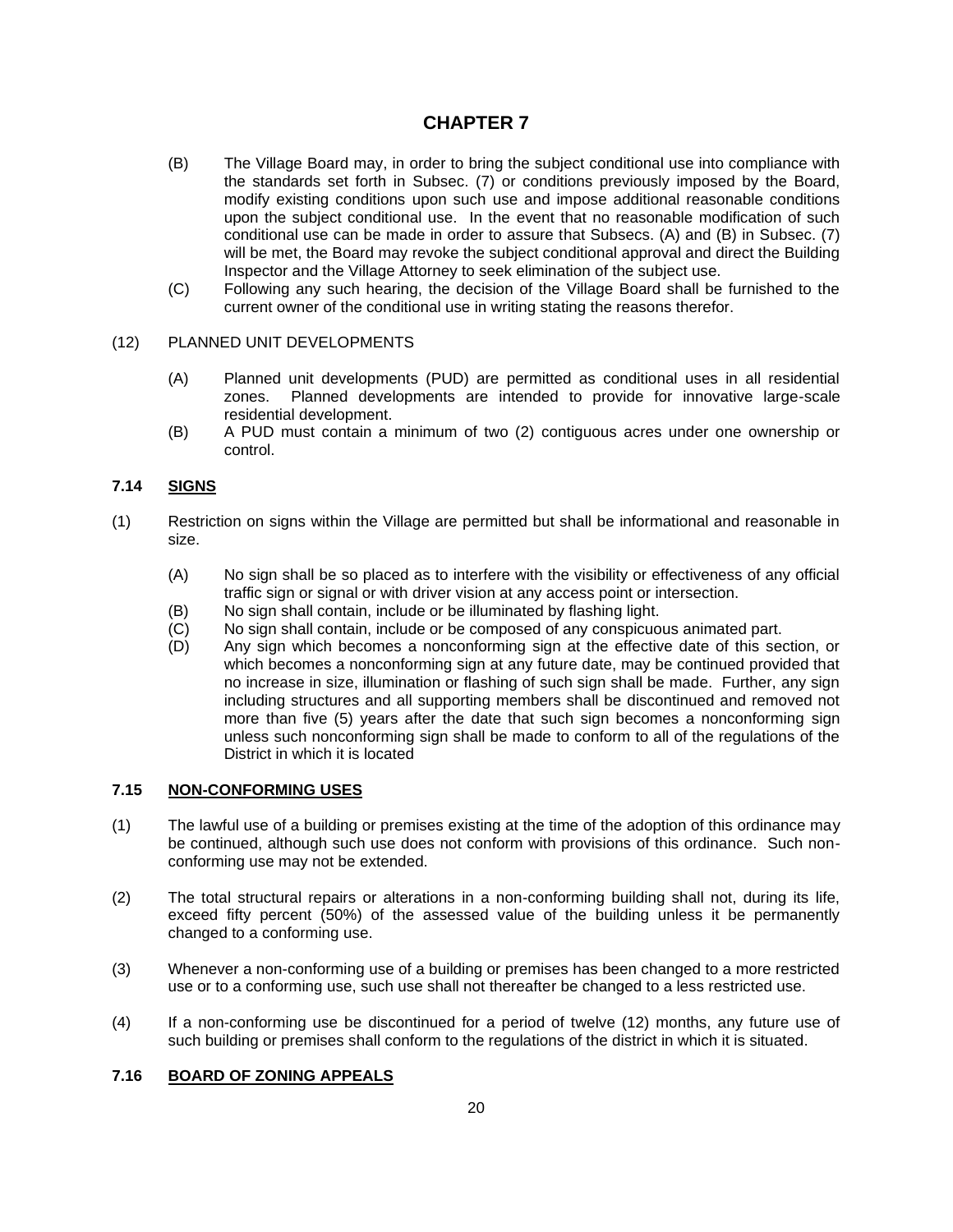- (1) STRUCTURE. There shall be a Board of Appeals consisting of five (5) members appointed by the President, subject to confirmation by the Board of Trustees, for terms of three (3) years, except that of those first appointed, one (1) shall serve for one (1) year, two (2) for two (2) years, and two (2) for three (3) years. Vacancies shall be filled for the unexpired terms of members whose terms become vacant. The members of the board shall serve without compensation. The President shall designate one of the members chairman. The board may employ a secretary and other employees. The President may appoint, for a term of three (3) years, an alternate member of such board, in addition to the five (5) members above provided for, who shall act, with full power, only when a member of the board refuses to vote because of interest.
- (2) APPEALS. Appeals to the Board of Zoning Appeals may be taken by any person aggrieved, or by an officer, department or board of the Village affected by any decision of the administrative officers. Such appeal shall be taken within a reasonable time by filing with the person from whom the appeal is taken and with the Board of Zoning Appeals a notice of appeal specifying the grounds thereof. The officers from whom the appeal is taken shall transmit to the board all papers constituting the record upon which the action appealed from was taken. The Board shall fix a reasonable time for the hearing of appeals and give public notice thereof as well as due notice to the parties in interest
- (3) HEARING APPEALS.
	- (A) The Board of Zoning Appeals shall fix a reasonable time for the hearing of the appeal, give public notice thereof by publishing in the official newspaper of the Village not less than ten (10) days prior to the hearing a notice specifying the date, time and place of hearing and the matters to come before the Board, and mail notices to the parties in interest including the appropriate regional office of the Department of Natural Resources when the Floodplain or Shoreline/Wetland Districts are involved.
	- (B) A decision regarding the appeal shall be made as soon as practicable.
- (4) POWERS OF THE BOARD OF ZONING APPEALS. The Board shall have the following powers:
	- (A) To hear and decide appeals where it is alleged there is error in any order, requirement, decision or determination made by the Village Board.
	- (B) To hear and decide special exceptions to the terms of this chapter upon which the Board is required to pass.
	- (C) To authorize upon appeal in specific cases such variance from the terms of this chapter as will not be contrary to the public interest where, owing to special conditions, a literal enforcement will result in practical difficulty or unnecessary hardship and so that the spirit of this chapter shall be observed, public safety and welfare secured, and substantial justice done.
	- (D) The Board of Zoning Appeals may reverse or affirm wholly or in part, or may modify any order, requirement, decision or determination as in its opinion ought to be made in the premises, and to that end shall have all of the powers of the Village Board. The concurring vote of four (4) members of the Board shall be necessary to reverse any order, requirement, decision or determination appealed from, or to decide in favor of the applicant on any other matter on which it is required to pass or to effect any variation in the requirements of this chapter.
	- (E) In addition to the foregoing, the Board shall have the following specific powers: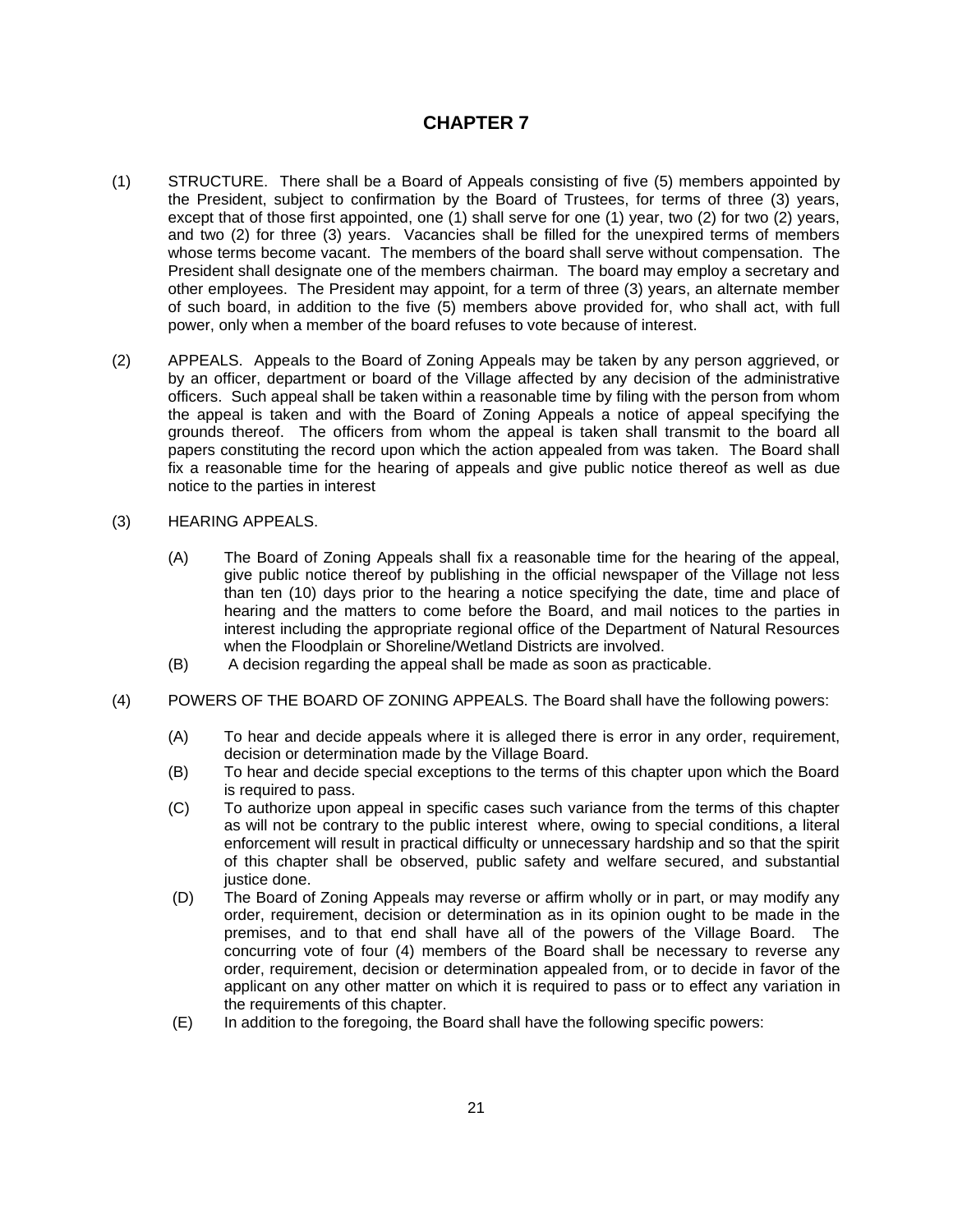- (i) Grant a permit for a temporary building for business or industry which is incidental to residential development, such permit to be issued for a period of not more than one year.
- (ii) Interpret the provisions of this chapter in such a way as to carry out the intent and purpose of the plan as shown on the Zoning Map accompanying and made a part of this chapter where the street layout actually on the ground varies from the street layout on the aforesaid map.
- (iii) In the exercise of the foregoing process, the Board may, when granting a permit, stipulate appropriate conditions and safeguards in harmony with general purpose and intent of this chapter, and any failure to carry out such stipulation shall be deemed a violation of this chapter.
- (iv) The Board shall have the power to call on any other Village department for assistance in the performance of its duties and it shall be the duty of such other departments to render such assistance as may be reasonably required.
- (F) Except as specifically provided, no action of the Board shall have the effect of permitting in any district uses prohibited in that district, or permit a lower degree of flood protection than the flood protection elevation for the particular area, or permit standards lower than those required by State law.
- (G) In addition to the foregoing powers and duties, the Board shall have the sole and exclusive power to hear any appeal from the denial by the Village Board of a permit to move a building. An appeal of the denial of such a permit shall be denied by the Board unless, by a concurring vote of four (4) members, the Board finds that the nature and type of building to be moved is substantially similar to the buildings in the proposed relocation area and will not be detrimental thereto.

### **7.17 CHANGES AND AMENDMENTS**

- (1) The Village Board may, from time to time, on its own motion or on petition amend, supplement or change the district boundaries or the regulations herein or subsequently established upon giving notice as required by Wis. Stat. § 62.23(7)(d) of the proposed amendment, supplement or change, or hearing thereof, and an opportunity to any person interested to be heard.
- (2) In case of protest against such change duly signed and acknowledged by the owners of twenty percent (20%) or more either of the areas or land included in such proposed amendment, supplement or change, or by the owners of land immediately adjacent extending one hundred (100) feet therefrom, or by the owners of twenty percent (20%) or more of the land directly opposite thereto extending one hundred (100) feet from the street frontage of such opposite land, such amendment, supplement or change shall not become effective except by favorable vote of three-fourths (3/4) of the members of the Village Board.
- (3) Any amendments to, or affecting the Flood Fringe and/or the Floodway Districts shall be approve by the Department of Natural Resources before action is taken by the Village Board or before such regulations become effective.

## **7.18 VIOLATIONS AND PENALTIES**

(1) Violations. It shall be unlawful to use or improve any structure or land or to use water or air in violation of any of the sections of this chapter. For any violation, the Village Board or any property owner who would be specifically damaged by such violation may cause appropriate action or proceedings to be instituted to enjoin a violation of this chapter or cause a structure to be vacated or removed.